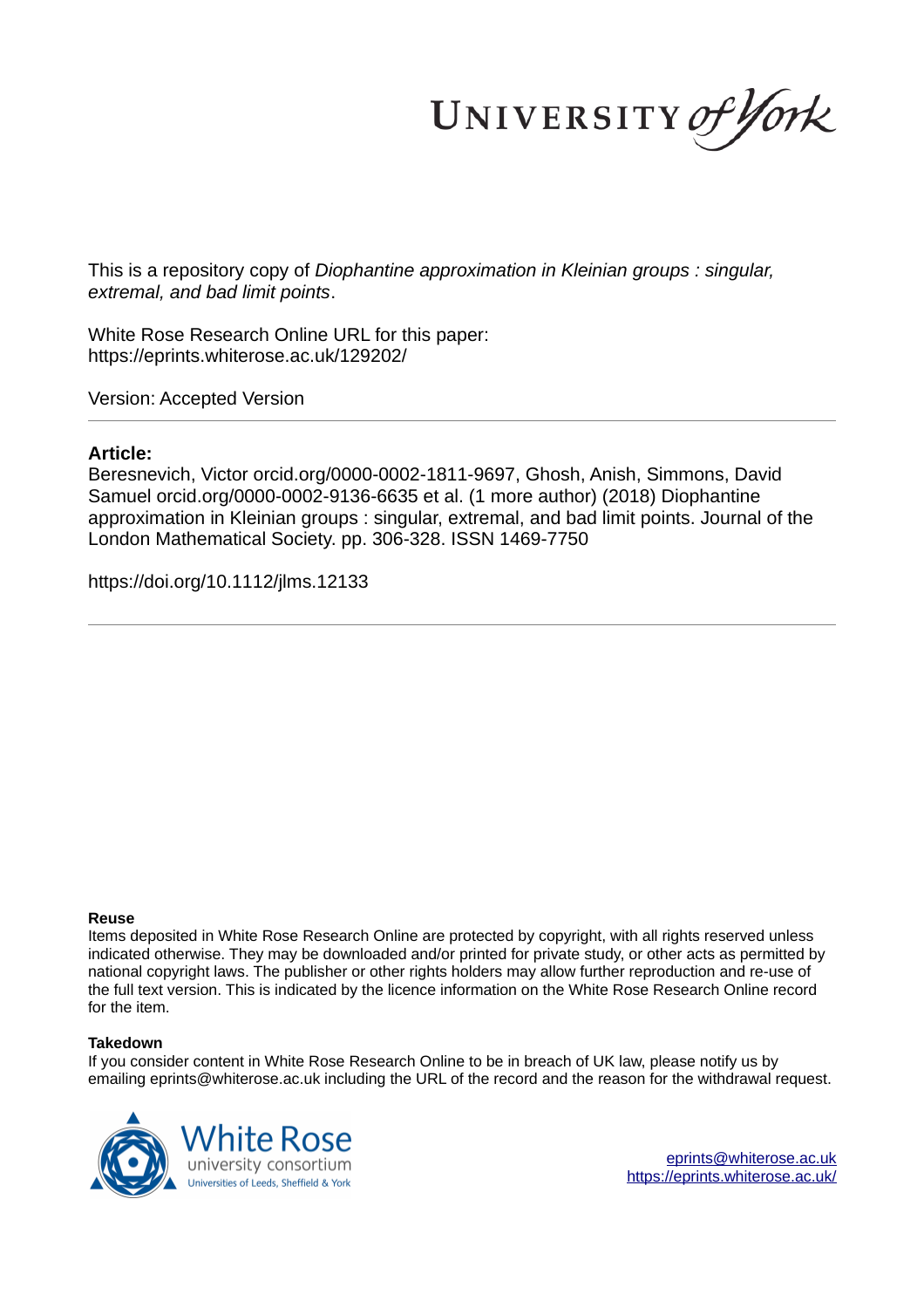# Diophantine approximation in Kleinian groups: singular, extremal, and bad limit points

| Victor Beresnevich <sup>*</sup> | Anish Ghosh <sup>†</sup> | David Simmons <sup>†</sup> | Sanju Velani <sup>§</sup> |
|---------------------------------|--------------------------|----------------------------|---------------------------|
| (YORK)                          | (TIFR)                   | (YORK)                     | (YORK)                    |

Dedicated to Paddy Patterson

#### Abstract

The overall aim of this note is to initiate a "manifold" theory for metric Diophantine approximation on the limit sets of Kleinian groups. We investigate the notions of singular and extremal limit points within the geometrically finite Kleinian group framework. Also, we consider the natural analogue of Davenport's problem regarding badly approximable limit points in a given subset of the limit set. Beyond extremality, we discuss potential Khintchine-type statements for subsets of the limit set. These can be interpreted as the conjectural "manifold" strengthening of Sullivan's logarithmic law for geodesics.

# 1 The general setup and main problems

The classical results of Diophantine approximation, in particular those from the onedimensional theory, have natural counterparts and extensions in the hyperbolic space setting. In this setting, instead of approximating real numbers by rationals, one approximates the limit points of a fixed Kleinian group G by points in the orbit (under the group) of a distinguished limit point y. Beardon & Maskit [4] have shown that the geometry of the group is reflected in the approximation properties of points in the limit set.

Unless stated otherwise, in what follows  $G$  denotes a nonelementary, geometrically finite Kleinian group acting on the unit ball model  $(B^{d+1}, \rho)$  of  $(d+1)$ –dimensional hyperbolic space with metric  $\rho$  derived from the differential  $d\rho = 2|\mathbf{dx}|/(1-|\mathbf{x}|^2)$ . Thus, G is a discrete subgroup of Möb $(B^{d+1})$ , the group of orientation-preserving Möbius

<sup>∗</sup>Research partly supported by EPSRC grant EP/J018260/1

<sup>†</sup>Research partly supported by a UGC grant

<sup>‡</sup>Research supported by EPSRC grant EP/J018260/1

 $\S$ Research partly supported by EPSRC grant EP/J018260/1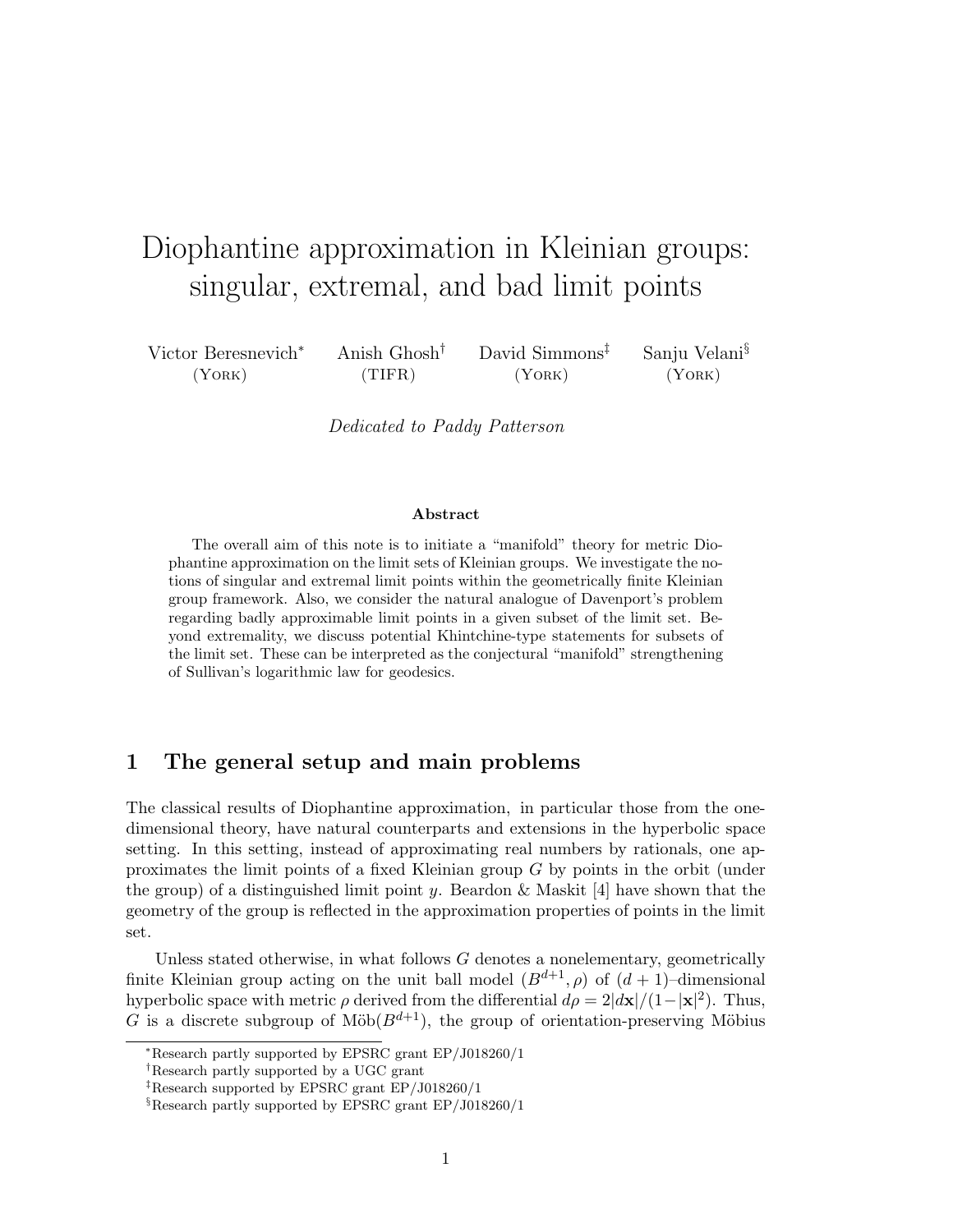transformations of the unit ball  $B^{d+1}$ . By assumption, there is some finite-sided convex fundamental polyhedron for the action of G on  $B^{d+1}$ . Since G is nonelementary, the limit set  $\Lambda$  of G (the set of limit points in the unit sphere  $S^d$  of any orbit of G in  $B^{d+1}$ ) is uncountable. The group G is said to be *of the first kind*<sup>1</sup> if  $\Lambda = S^d$  and *of the second kind* otherwise. Let  $\delta$  denote the Hausdorff dimension of  $\Lambda$ . Trivially, if G is of the first kind then we have  $\delta := \dim \Lambda = d$ . In general, it is well known that  $\delta$  is equal to the exponent of convergence of the group [34, 42]. For each element  $g \in G$  we shall use the notation  $L_g := |g'(0)|^{-1}$ , where  $|g'(0)| = 1 - |g(0)|^2$  is the (Euclidean) conformal dilation of g at the origin. It can be verified that  $L_g \n\leq e^{\rho(0,g(0))} \leq 4L_g$ . With this setup and notation in mind, we are in the position to state three fundamental results originating from Patterson's pioneering paper [33]. In short, they represent natural generalisations to the hyperbolic space setting of the classical theorems of Dirichlet, Khintchine, and Jarník in the theory of Diophantine approximation. In view of this, they naturally motivate our Kleinian group investigation into singular, extremal, and badly approximable points in  $\Lambda$  and its subsets.

#### 1.1 A Dirichlet-type theorem and singular subsets of  $\Lambda$

The following two Dirichlet-type theorems were first established by Patterson [33, Section 7: Theorems 1 & 2] for finitely generated Fuchsian groups, i.e. Kleinian groups acting on the unit disc model of 2–dimensional hyperbolic space. Recall that in this  $d = 1$  case, the class of finitely generated groups coincides with the class of geometrically finite groups.

Theorem DT . *Let* G *be a nonelementary, geometrically finite Kleinian group containing parabolic elements and let* P *be a complete set of inequivalent parabolic fixed points of* G. Then there is a constant  $c > 0$  with the following property: for each  $\xi \in \Lambda$ ,  $N > 1$ *, there exist*  $p \in P$ *,*  $q \in G$  *so that* 

$$
|\xi - g(p)| \le \frac{c}{\sqrt{L_g N}}
$$
 and  $L_g \le N$ .

As pointed out in [44], the  $d = 1$  proof of Patterson can be easily generalised to higher dimensions when the ranks<sup>2</sup> of the parabolic fixed points are all maximal; i.e. when rank $(p) = d$  for all  $p \in P$ . Without this rank assumption, the theorem is proved in [40,] Theorem 1. We now consider the case where the geometrically finite group  $G$  has no parabolic elements; i.e. where  $G$  is convex cocompact.

Theorem DT′ . *Let* G *be a nonelementary, geometrically finite Kleinian group without parabolic elements and let* {η, η′} *be the pair of fixed points of a hyperbolic element of* G. Then there is a constant  $c > 0$  with the following property: for all  $\xi \in \Lambda$ ,  $N > 1$ , *there exist*  $y \in \{\eta, \eta'\}, g \in G$  *so that* 

$$
|\xi-g(y)|\le \frac{c}{N} \qquad and \qquad L_g\le N\,.
$$

 ${}^{1}$ A geometrically finite group of the first kind is also called a *lattice*.

<sup>&</sup>lt;sup>2</sup>The stabiliser  $G_p = \{g \in G : g(p) = p\}$  of a parabolic fixed point p is an infinite group which contains a free abelian subgroup of finite index. The rank of p is defined to be the number  $k \in [1, d]$ such that this subgroup is isomorphic to  $\mathbb{Z}^k$ .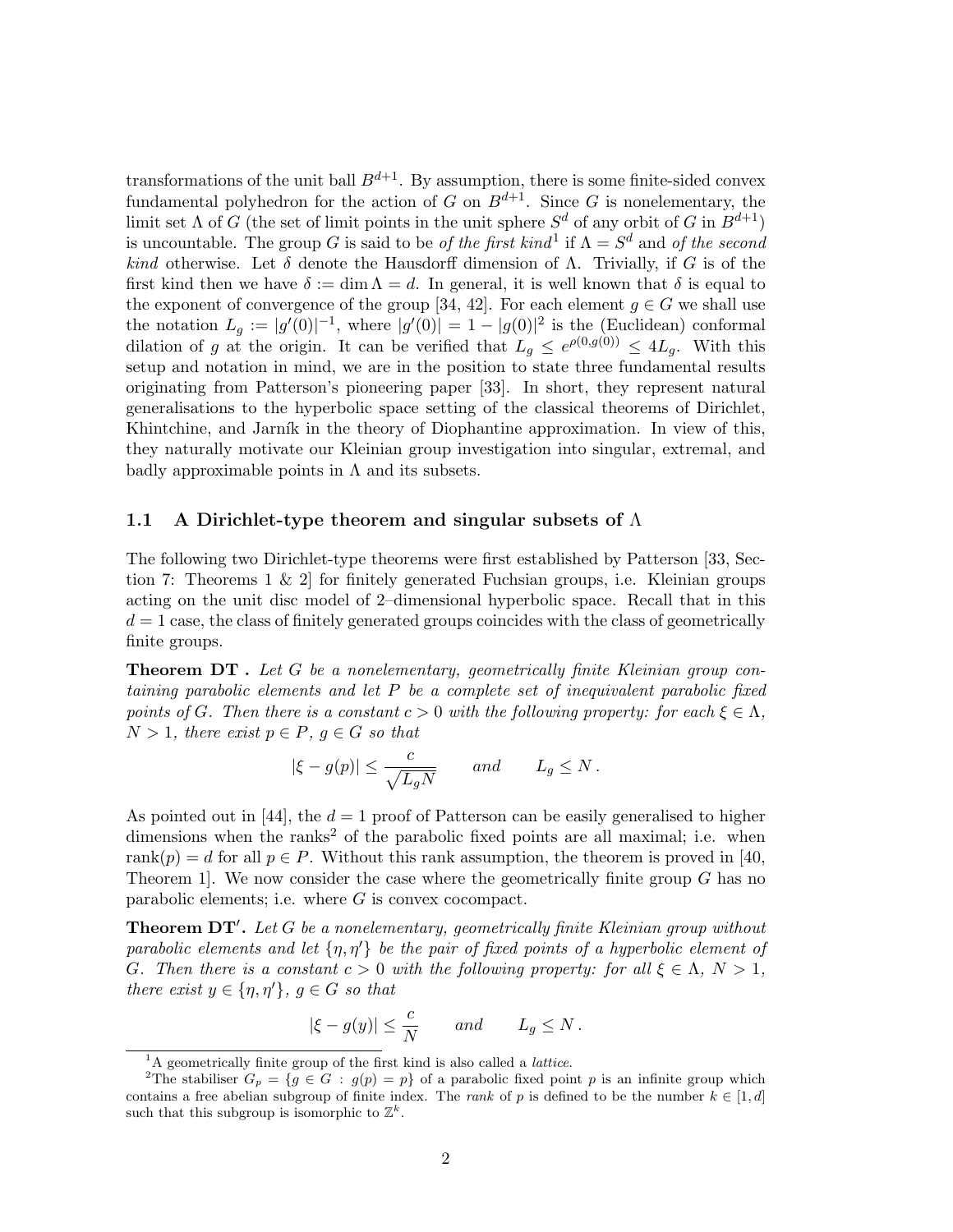Patterson's  $d = 1$  proof of the above theorem easily generalises to higher dimensions.

When interpreted on the upper half-plane  $\mathbb{H}^2$  and applied to the modular group  $SL(2, \mathbb{Z})$ , it is easily verified that Theorem DT reduces to the  $d = 1$  case of Dirichlet's Theorem. Recall that Dirichlet's Theorem states that for all  $\mathbf{x} = (x_1, \dots, x_d) \in \mathbb{R}^d$ ,  $N \in \mathbb{N}$ , there exist  $\mathbf{p} = (p_1, \dots, p_d) \in \mathbb{Z}^d$ ,  $q \in \mathbb{N}$  so that

$$
\max_{1 \le i \le d} \left| x_i - \frac{p_i}{q} \right| \le \frac{1}{qN^{\frac{1}{d}}} \quad \text{and} \quad q \le N \, .
$$

Staying within the classical setup, a vector  $\mathbf{x} \in \mathbb{R}^d$  is said to be *singular* if for every  $\varepsilon > 0$  there exists  $N_0$  with the following property: for each  $N \ge N_0$ , there exist  $\mathbf{p} \in \mathbb{Z}^d$ ,  $q \in \mathbb{N}$  so that

$$
\max_{1 \le i \le d} \left| x_i - \frac{p_i}{q} \right| < \frac{\varepsilon}{qN^{\frac{1}{d}}} \qquad \text{and} \qquad q < N \,. \tag{1}
$$

In short, x is singular if Dirichlet's Theorem can be "improved" by an arbitrarily small constant factor  $\varepsilon > 0$ . It is not difficult to see that the set  $\text{Sing}(d)$  of singular vectors contains every rational hyperplane in  $\mathbb{R}^d$  and thus its Hausdorff dimension is between  $d-1$  and d. In the case  $d=1$ , a nifty argument (which we shall utilise) due to Khintchine [16] shows that a real number is singular if and only if it is rational; that is,  $\text{Sing}(1) = \mathbb{Q}$ . Davenport & Schmidt [22] in the seventies showed that  $\text{Sing}(d)$  is a set of d-dimensional Lebesgue measure zero. Recently, Cheung & Chevallier [18], building on the spectacular  $d = 2$  work of Cheung [17], have shown that  $\text{Sing}(d)$  has Hausdorff dimension  $\frac{d^2}{d+1}$ .

Motivated by the above classical "singular" theory we introduce the notion of singular limit points within the hyperbolic space setup. Let  $G$  be a Kleinian group and let Y be a complete set P of inequivalent parabolic fixed points of  $G$  if the group has parabolic elements; otherwise let Y be the pair  $\{\eta, \eta'\}$  of fixed points of a hyperbolic element of G. A point  $\xi \in \Lambda$  is said to be *singular* if for every  $\varepsilon > 0$  there exists  $N_0$ with the following property: for each  $N \ge N_0$ , there exist  $y \in Y$ ,  $g \in G$  so that

$$
|\xi - g(y)| \leq \begin{cases} \frac{\varepsilon}{\sqrt{L_g N}} & \text{if } Y = P \\ \frac{\varepsilon}{\sqrt{N}} & \text{if } Y = \{\eta, \eta'\} \end{cases} \quad \text{and} \quad L_g < N \,. \tag{2}
$$

Our first result shows that the hyperbolic "singular" theory is not as rich as the higherdimensional classical theory in  $\mathbb{R}^d$ . Indeed, irrespective of the dimension the hyperbolic space, it is in line with the one-dimensional classical theory.

Theorem 1. *Let* G *be a nonelementary, geometrically finite Kleinian group, and let* Y *be as above. Then a point*  $\xi \in \Lambda$  *is singular if and only if*  $\xi \in G(Y) := \{g(y) : g \in G(Y) \mid g(y) \}$  $G, y \in Y$ .

*Remark* 1.1*.* In the case where G is convex cocompact, the set of singular limit points is dependent on the choice of Y; i.e. on the chosen pair  $\{\eta, \eta'\}$  of hyperbolic fixed points of G. If G has parabolic elements, the set of singular limit points is precisely the set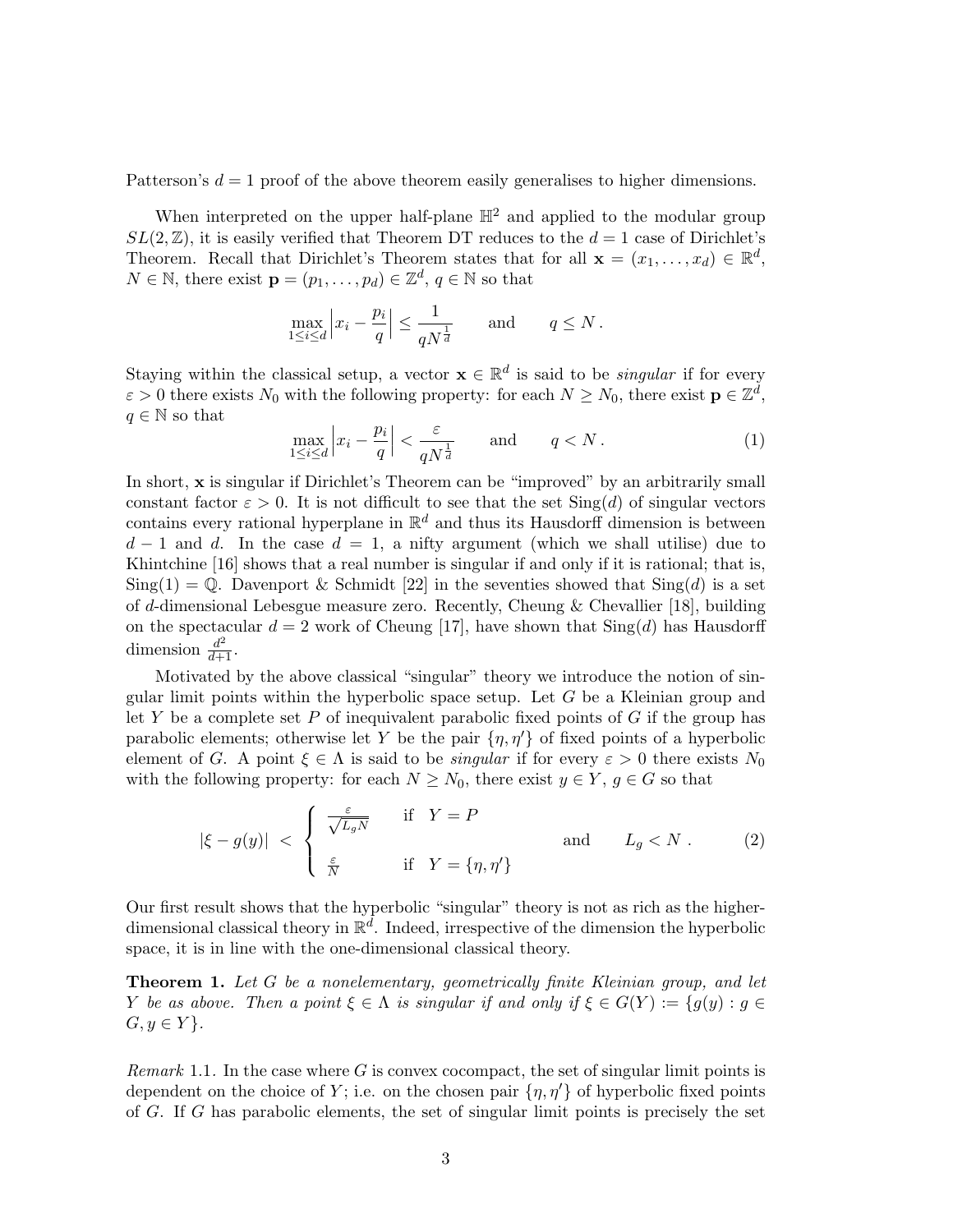of parabolic fixed points of  $G$ . Dynamically, the set corresponds to geodesics on the associated hyperbolic manifold  $\mathcal{H} = B^{d+1}/G$  that travel straight into the "throat" of a cuspidal end – see  $\S 4.2$ .

*Remark* 1.2*.* The parabolic fixed points of the modular group are the rationals together with the point at infinity. Thus, Theorem 1 when interpreted on  $\mathbb{H}^2$  and applied to  $SL(2, \mathbb{Z})$  precisely coincides with the  $d = 1$  classical results.

*Remark* 1.3*.* The proof of Theorem 1 is pretty straightforward and relies on the disjointness property of horoballs based at the parabolic or hyperbolic fixed points associated with the set  $G(Y)$  – see §2.2 for the details.

### 1.2 A Khintchine-type theorem and extremal subsets of  $\Lambda$

Let G be a nonelementary, geometrically finite Kleinian group  $G$  and let y be a parabolic fixed point of G if the group has parabolic elements and a hyperbolic fixed point otherwise. The Dirichlet-type theorems of §1.1 together with natural "decoupling" results (see for example [40, Proposition 2.3] and [44, Proposition 2]) imply the following statement for any nonelementary, geometrically finite Kleinian group G: *for each point*  $\xi \in \Lambda$  which is not a parabolic fixed point there exist infinitely many  $g \in G$  such that

$$
|\xi - g(y)| < \frac{c}{L_g} \,. \tag{3}
$$

Here, c is a positive group constant. It is easy to see that if G has only one equivalence class of parabolic fixed points then we can take  $\xi$  to be any limit point. In any case, the statement describes to what extent any (non-parabolic) limit point  $\xi$  may be approximated by the orbit of the distinguished point  $y$ ; namely that every non-parabolic limit point can be approximated by orbit points  $g(y)$  with "rate" of approximation given by  $c/L_g$  – the right-hand side of inequality (3) determines the "rate" or "error" of approximation. It is natural to broaden the discussion to include general approximating functions. More precisely, let  $\psi : \mathbb{R}^+ \to \mathbb{R}^+ := [0, \infty)$  be a decreasing function and let

$$
W_y(\psi) = W_y(\psi, G) := \{ \xi \in \Lambda : |\xi - g(y)| < \psi(L_g) \quad \text{for i.m. } g \in G \}.
$$

This is the set of points in the limit set which are "close" to infinitely many ("i.m.") images of the "distinguished" point  $y$ . The degree of "closeness" is of course governed by the approximating function  $\psi$ . As above, y is taken to be a parabolic fixed point of G if the group has parabolic elements and a hyperbolic fixed point of G otherwise. A natural problem is to determine the "size" of the set  $W_y(\psi)$  in terms of the Patterson measure  $m - a$  nonatomic, δ-conformal probability measure m supported on  $\Lambda$ . For groups of the first kind, since  $\delta := \dim \Lambda = d$ , the Patterson measure is simply normalised ddimensional Lebesgue measure on the unit sphere  $S<sup>d</sup>$ . The following Khintchine-type theorem was first established by Patterson [33, Section 9] for finitely generated Fuchsian groups of the first kind. For convenience, let

$$
w(y) := \begin{cases} 2\delta - \text{rank}(y) & \text{if } y \text{ is parabolic,} \\ \delta & \text{if } y \text{ is hyperbolic.} \end{cases}
$$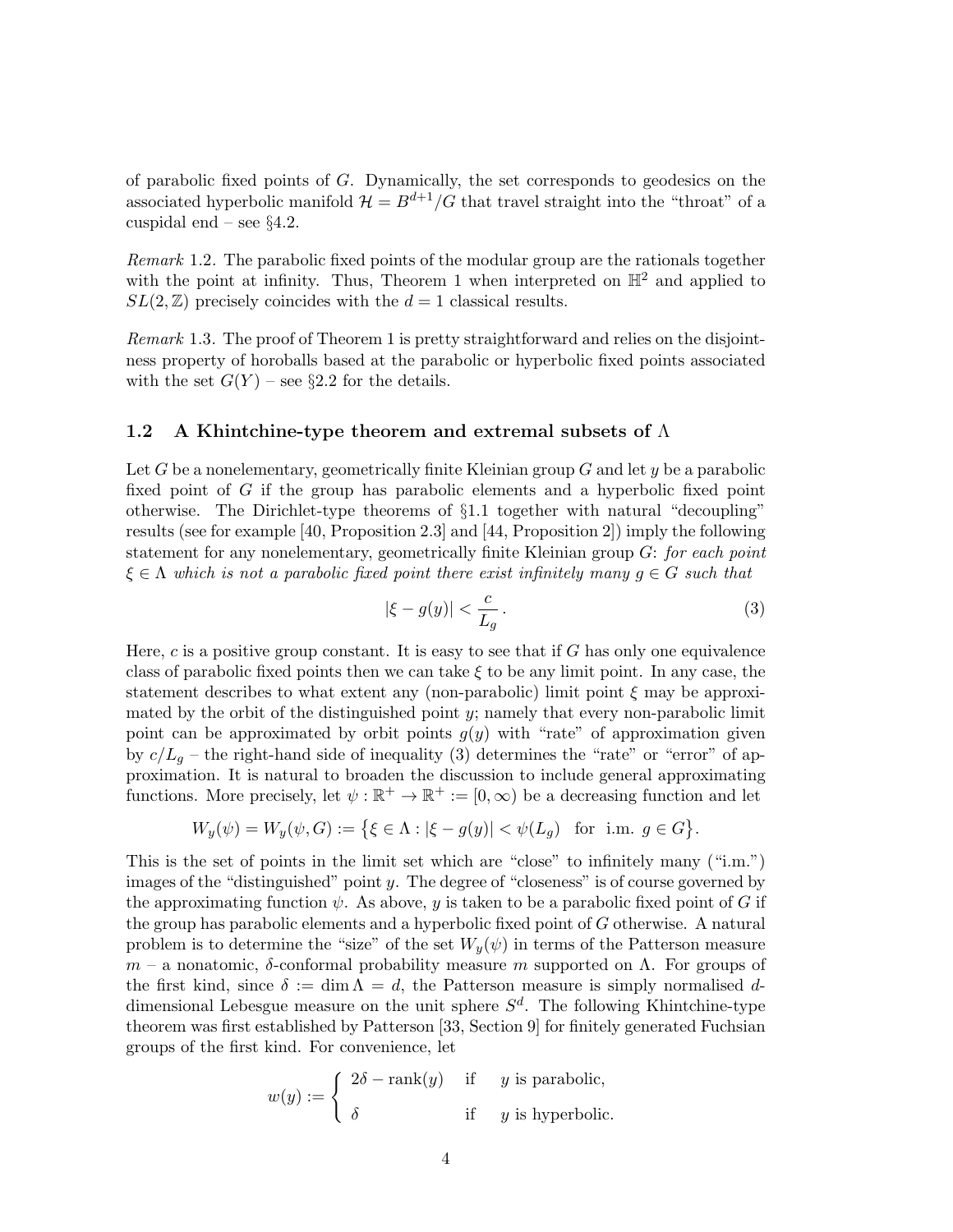Theorem KT . *Let* G *be a nonelementary, geometrically finite Kleinian group and let* y *be a parabolic fixed point of* G*, if there are any, and a hyperbolic fixed point otherwise. Then*

$$
m(W_y(\psi)) = \begin{cases} 0 & \text{if } \sum_{r=1}^{\infty} \psi(r)^{w(y)} \ r^{w(y)-1} < \infty, \\ 1 & \text{if } \sum_{r=1}^{\infty} \psi(r)^{w(y)} \ r^{w(y)-1} = \infty. \end{cases}
$$

*Remark* 1.4*.* In terms of this note, there are two special cases of the above theorem that are of particular interest to us.

(i) For  $\varepsilon \geq 0$ , let  $\psi_{\varepsilon}: r \to r^{-1}(\log r)^{-\frac{1+\varepsilon}{w(y)}}$ . Then it follows that  $m(W_y(\psi_{\varepsilon})) = \begin{cases} 0 & \text{if } \varepsilon > 0, \\ 1 & \text{if } \varepsilon > 0, \end{cases}$ 1 if  $\varepsilon = 0$ .

This statement has a well-known dynamical interpretation in terms of the "rate" of excursions by geodesics into a cuspidal end of the associated hyperbolic manifold  $\mathcal{H} = B^{d+1}/G$ ; namely Sullivan's logarithm law for geodesics [10, 40, 41]. We shall return to this in §4.2.

(ii) For  $\tau \geq 1$ , consider the function  $\psi : r \mapsto r^{-\tau}$  and write  $W_y(\tau)$  for  $W_y(\psi)$ . Then it follows that

$$
m(W_y(\tau)) = 0 \quad \text{if } \tau > 1.
$$

The fact that  $m(W_{\nu}(\tau)) = 1$  for  $\tau = 1$  can be easily deduced from the statement associated with inequality (3) and the fact that  $m(W_y(c\psi)) = m(W_y(\psi))$  for any constant  $c > 0$  [40, Lemma 4.6] - we do not need the full power of the divergence case of Theorem KT.

Without assuming that  $G$  is of the first kind, Theorem KT is essentially established in [38] if y is a hyperbolic fixed point of G and in [40] if y is a parabolic fixed point of G. We say essentially, since in both [38] and [40] an extra regularity condition on the approximating function  $\psi$  is assumed. The theorem as stated above, without any regularity condition on  $\psi$  beyond monotonicity, is established in [7, Section 10.3: Theorems 5 & 9] and is the perfect Kleinian group analogue of Khintchine's Theorem in the classical theory of metric Diophantine approximation. Indeed, when interpreted on the upper half-plane  $\mathbb{H}^2$  and applied to the modular group  $SL(2,\mathbb{Z})$ , it is easily verified that Theorem KT reduces to the  $d = 1$  case of Khintchine's Theorem. In what follows,  $W(d, \psi)$  denotes the set of simultaneously  $\psi$ -well approximable points in the unit cube  $I^d := [0,1]^d$ ; that is,

$$
W(d,\psi) := \left\{ \mathbf{x} \in \mathbf{I}^d : \max_{1 \le i \le d} \left| x_i - \frac{p_i}{q} \right| \le \psi(q) \text{ for i.m. } (\mathbf{p}, q) \in \mathbb{Z}^d \times \mathbb{N} \right\}.
$$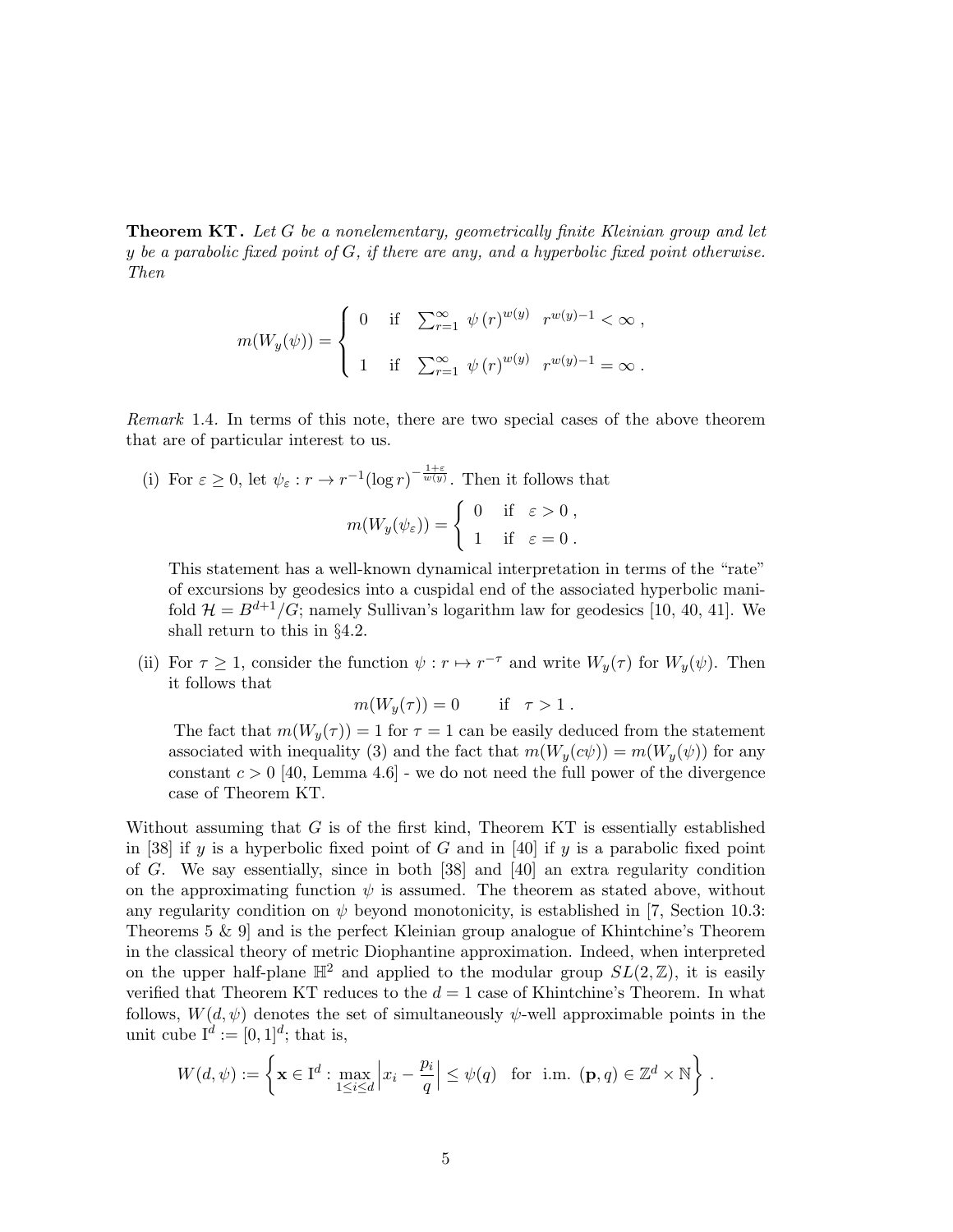Theorem (Khintchine). Let  $m_d$  be d-dimensional Lebesgue measure. Then

$$
m_d(W(d,\psi)) = \begin{cases} 0 & \text{if } \sum_{r=1}^{\infty} (\psi(r) r)^d < \infty, \\ 1 & \text{if } \sum_{r=1}^{\infty} (\psi(r) r)^d = \infty. \end{cases}
$$

Staying within the classical setup, we briefly turn to the manifold theory. In short, Diophantine approximation on manifolds is the study of the Diophantine properties of points in  $\mathbb{R}^d$  whose coordinates are constrained by (differentiable) functional relations, or equivalently points which are known to be members of a submanifold  $\mathcal{M} \subseteq \mathbb{R}^d$ . Actually, there is no harm in restricting our attention to submanifolds  $\mathcal{M} \subseteq I^d$ , and the specific aspect of the manifold theory that we will be concerned with is that of describing the measure of  $\mathcal{M} \cap W(d, \psi)$  (with respect to the Lebesgue measure on  $\mathcal{M}$ ). The fact that the points of interest  $\mathbf{x} \in \mathbf{I}^d$  are constrained by functional relations, or in other words that they are required to be members of a fixed manifold  $\mathcal{M}$ , introduces major difficulties in attempting to analyse the measure-theoretic structure of  $\mathcal{M} \cap W(d, \psi)$ . This is true even for seemingly simple curves such as the unit circle or the parabola.

The goal is to obtain a Khintchine-type theorem that describes the Lebesgue measure of the set of simultaneously  $\psi$ –approximable points lying on any given manifold. Notice that if the dimension k of the manifold  $\mathcal M$  is strictly less than d then  $m_d(\mathcal{M} \cap W(d, \psi)) = 0$  irrespective of the approximating function  $\psi$ . Thus, in attempting to develop a general Lebesgue theory for  $\mathcal{M} \cap W(d, \psi)$  it is natural to use the normalised k-dimensional Lebesgue measure on M. This will be denoted by  $|\cdot|_{\mathcal{M}}$ . In order to make any reasonable progress with developing a general theory, we insist that the manifolds M under consideration are *nondegenerate manifolds*. Essentially, these are smooth submanifolds of  $\mathbb{R}^d$  which are sufficiently curved so as to deviate from any hyperplane. For a formal definition and indeed a more in-depth overview of the manifold theory, we refer the reader to [9, Section 6] and the references within. In terms of examples, any connected analytic manifold not contained in any hyperplane of  $\mathbb{R}^d$  is nondegenerate. Also, a planar curve C is nondegenerate if the set of points on  $\mathcal C$  at which the curvature vanishes is a set of one-dimensional Lebesgue measure zero.

The claim is that the notion of nondegeneracy is the right criterion for a manifold M to be "sufficiently" curved in order to obtain a Khintchine-type theorem (both convergence and divergence cases) for  $\mathcal{M} \cap W(d, \psi)$ .

Conjecture 1 (The Dream Theorem). *Let* M *be a nondegenerate submanifold of*  $\mathbb{R}^d$ *. Then* 

$$
|\mathcal{M} \cap W(d,\psi)|_{\mathcal{M}} = \begin{cases} 0 & \text{if } \sum_{r=1}^{\infty} (\psi(r) r)^d < \infty, \\ 1 & \text{if } \sum_{r=1}^{\infty} (\psi(r) r)^d = \infty. \end{cases}
$$
 (4)

We now describe various "general" contributions towards the Dream Theorem. Let us write  $W(d, \tau)$  for  $W(d, \psi)$  when considering functions  $\psi$  of the shape  $\psi(r) = r^{-\tau}$ .

• *Extremal manifolds*. A submanifold  $M$  of  $\mathbb{R}^d$  is called *extremal* if

$$
|\mathcal{M} \cap W(d,\tau)|_{\mathcal{M}} = 0 \qquad \forall \ \tau > \frac{d+1}{d}.
$$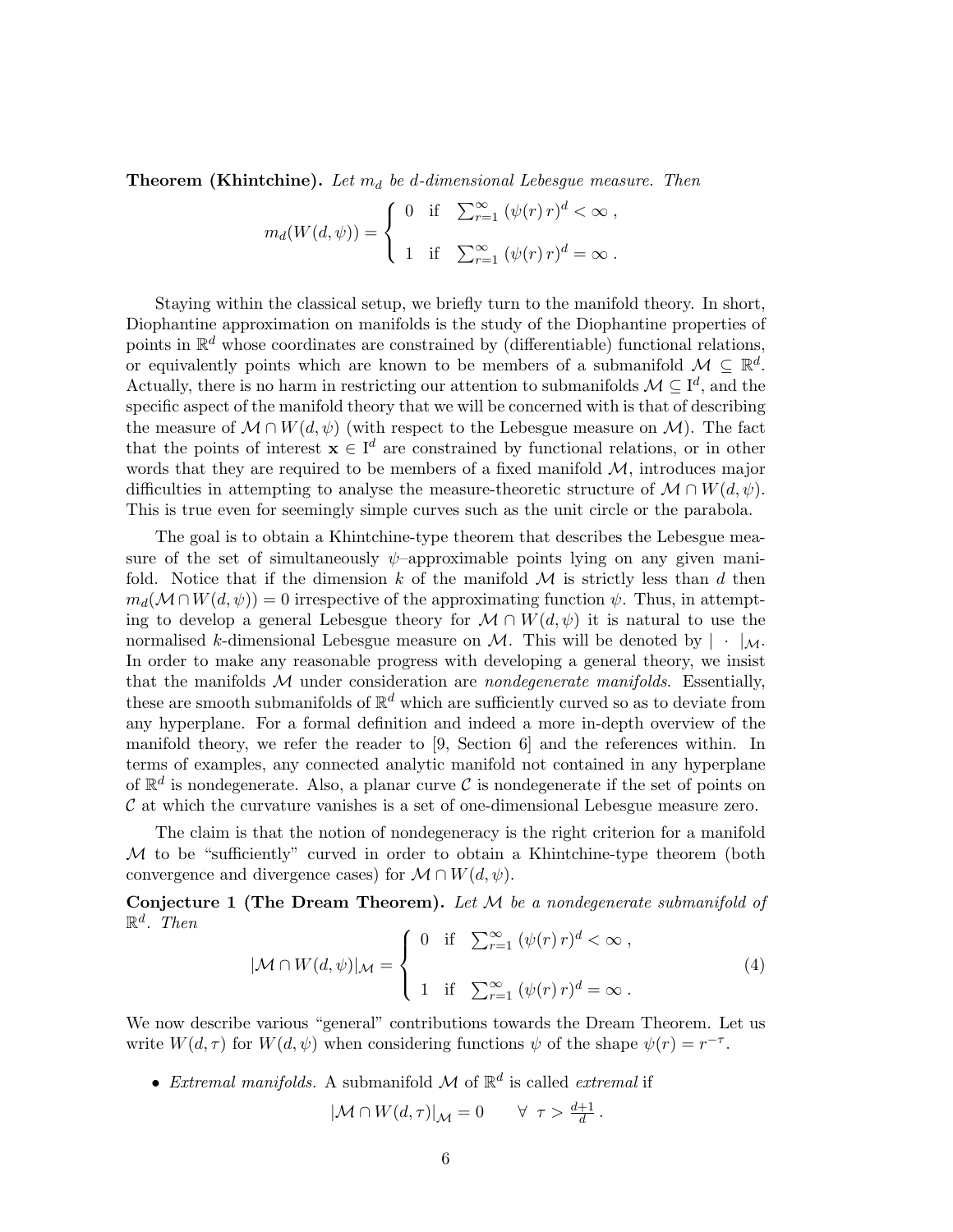Note that Dirichlet's theorem implies that  $W(d, \frac{d+1}{d}) = I^d$  and so it trivially follows that  $\mathcal{M} \cap W(d, \frac{d+1}{d}) = \mathcal{M}$ . In their pioneering work [27], Kleinbock & Margulis proved that any nondegenerate submanifold  $\mathcal M$  of  $\mathbb R^d$  is extremal. It is easy to see that this implies the convergence case of the Dream Theorem for functions  $\psi : r \mapsto r^{-\tau}$ . It is worth mentioning that Kleinbock & Margulis established a stronger (multiplicative) form of extremality that settled the Baker– Sprindžuk Conjecture from the eighties.

- *Planar curves.* The Dream Theorem is true when  $d = 2$ ; that is, when M is a nondegenerate planar curve. The convergence case of (4) for planar curves was established in [43] and subsequently strengthened in [13]. The divergence case of (4) for planar curves was established in [8].
- *Beyond planar curves.* The divergence case of the Dream Theorem is true for analytic nondegenerate submanifolds of  $\mathbb{R}^d$  [5]. In current work [12] being written up, the divergence case of (4) will be shown to be true for nondegenerate curves, as well as manifolds that can be "fibred" into such curves [12]. The latter includes  $C^{\infty}$  nondegenerate submanifolds of  $\mathbb{R}^d$  which are not necessarily analytic. The convergence case of the Dream Theorem is true for a large class of nondegenerate submanifolds of  $\mathbb{R}^d$  with dimension k satisfying  $k(k+3)/2 > d$ , and this class includes "most" manifolds when  $k(k + 1)/2 \ge d$  [37]. The work in [37] builds upon the approach taken in [11] in which the convergence case is shown to be true for a large subclass of nondegenerate submanifolds with  $k > (d+1)/2$ .

The upshot of the above is that the Dream Theorem actually holds for a fairly generic class of nondegenerate submanifolds  $\mathcal M$  of  $\mathbb R^d$  apart from the case of convergence when  $d \geq 3$  and  $k(k+1)/2 < d$ .

*Remark* 1.5*.* In [26], Kleinbock, Lindenstrauss, & Weiss made an emphatic generalisation of the "extremal" work of [27] to subsets K of  $\mathbb{R}^d$  supporting so-called *friendly* measures. Within the context of this paper, it suffices to say that friendly measures form a large and natural class of measures on  $\mathbb{R}^d$  which includes Riemannian measures supported on nondegenerate manifolds, fractal measures supported on self-similar sets satisfying the open set condition (e.g. regular Cantor sets, the Koch snowflake, the Sierpinski gasket), and conformal (Patterson) measures supported on the limit sets of geometrically finite Kleinian groups, as long as they are not contained in any hyperplane. These facts are proven in [26, Theorem 2.3] and [20, Theorem 1.9], respectively. Recently, the concept of friendly measures has been generalised even further to the notion of *quasi-decaying* measures, see [19, 20].

In view of the recent progress within the classical manifold theory, it would be highly desirable to obtain an analogous theory within the hyperbolic space setup. With this in mind as the ultimate goal, let K be a subset of the limit set  $\Lambda$  which supports a nonatomic probability measure  $\mu$ . Then K will play the role of the manifold and  $\mu$  the role of the Lebesgue measure on the manifold. In this note, we develop a reasonably complete extremal theory for Kleinian groups. In view of (3), it is natural to say that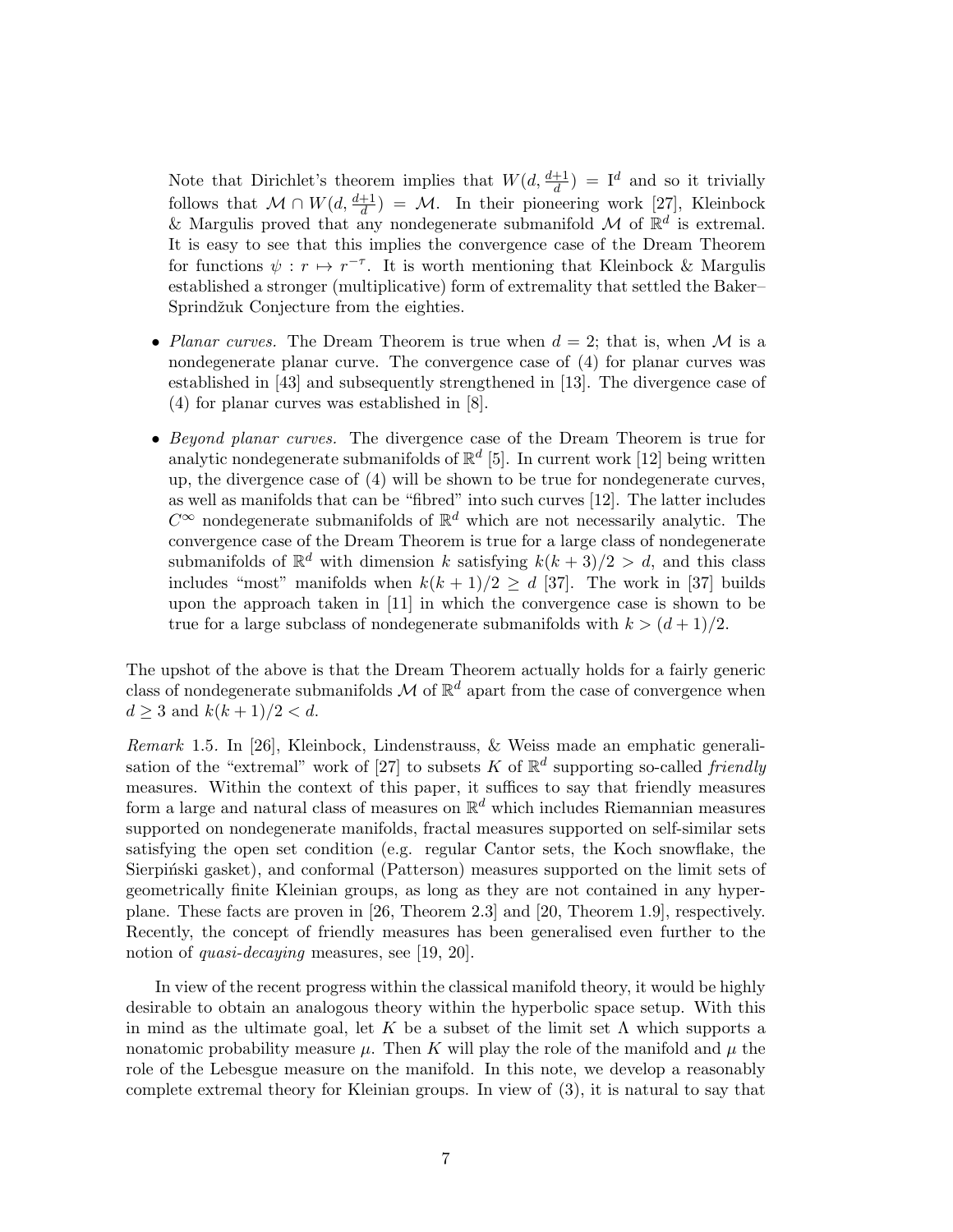a subset  $K \subseteq \Lambda$  is  $\mu$ -extremal if

$$
\mu(K \cap W_y(\tau)) = 0 \qquad \forall \ \tau > 1 .
$$

Note that  $\Lambda$  is m-extremal where m is the Patterson measure — see Remark 1.5. To have any hope of developing a general extremal theory for the subsets  $K$  we impose the following "decaying" condition on the measure  $\mu$ . Given  $\alpha > 0$ , the measure  $\mu$ supported on K is said to be *weakly absolutely*  $\alpha$ -decaying if there exist strictly positive constants C,  $r_0$  such that for all  $\varepsilon > 0$  we have

$$
\mu\big(B(x,\varepsilon r)\big) \leq C \,\varepsilon^{\alpha} \mu\big(B(x,r)\big) \qquad \forall x \in K \quad \forall r < r_0 .
$$

For sets supporting such measures, we are able to prove the following result.

Theorem 2. *Let* G *be a nonelementary, geometrically finite Kleinian group and let* y *be a parabolic fixed point of* G*, if there are any, and a hyperbolic fixed point otherwise. Fix*  $\alpha > 0$ , and let K be a compact subset of  $\Lambda$  equipped with a weakly absolutely  $\alpha$ -decaying *measure* µ*. Then*

$$
\mu(K \cap W_y(\psi)) = 0 \quad \text{if} \quad \sum_{r=1}^{\infty} r^{\alpha - 1} \psi(r)^{\alpha} < \infty \, . \tag{5}
$$

*Remark* 1.6. It is easily verified that if a measure  $\mu$  is absolutely  $\alpha$ -decaying as defined in [35] then it is weakly absolutely  $\alpha$ -decaying. Also it is worth pointing out that although the Lebesgue measure  $\vert \cdot \vert_{\mathcal{M}}$  on a nondegenerate manifold M is not necessarily absolutely  $\alpha$ -decaying, it is weakly absolutely  $\alpha$ -decaying.

Observe that if we write  $\psi_{\tau}(r) = r^{-\tau}$ , then

$$
\sum_{r=1}^{\infty} r^{\alpha-1} \psi_{\tau}(r)^{\alpha} = \sum_{r=1}^{\infty} r^{\alpha(1-\tau)-1} < \infty \qquad \forall \tau > 1 \ \forall \alpha > 0.
$$

Hence the following statement is a trivial consequence of Theorem 2.

Corollary 1. *Let* G *be a nonelementary, geometrically finite Kleinian group and let* y *be a parabolic fixed point of* G*, if there are any, and a hyperbolic fixed point otherwise.* Let K be a compact subset of  $\Lambda$  equipped with a weakly absolutely decaying measure  $\mu$ . *Then* K *is* µ*-extremal.*

The deeper and more subtle analogue of the Dream Theorem for Kleinian groups is the subject of §4.

## 1.3 A Jarník-type theorem and "Bad" subsets of  $\Lambda$

We motivate the contents of this section by returning to inequality (3) and asking: can the group constant  $c > 0$  be made arbitrarily small? In other words, if we let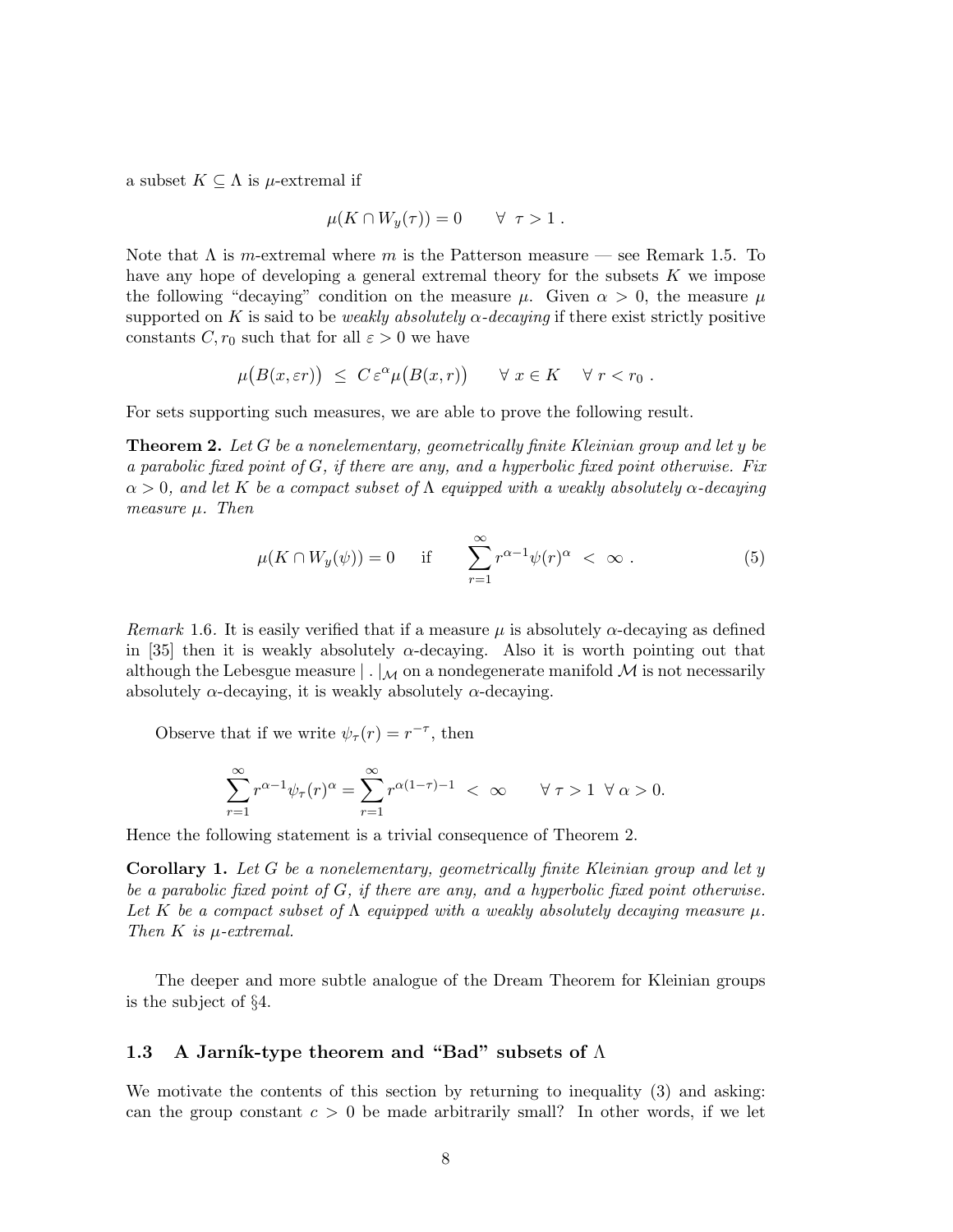$\psi_{\varepsilon}: r \mapsto \varepsilon \, r^{-1},$  then do we have  $W_y(\psi_{\varepsilon}) \supseteq \Lambda \backslash G(P)$  for all  $\varepsilon > 0$ ? It follows immediately from Theorem KT that  $m(W_y(\psi_{\varepsilon})) = 1 = m(\Lambda \setminus G(P))$ . Thus, the set of exceptions to the above inclusions, i.e. the set

$$
\mathbf{Bad}_{y} := \{ \xi \in \Lambda : \exists \ c(\xi) > 0 \text{ such that } |\xi - g(y)| > c(\xi)/L_g \ \forall \ g \in G \},
$$

is of m-measure zero. Nevertheless, the answer to the above question is emphatically no since the exceptional set of "badly approximable" limit points has full Hausdorff dimension. The following Jarník-type theorem was first established by Patterson [33, Section 10 for finitely generated Fuchsian groups of the first kind. As usual,  $y$  is taken to be a parabolic fixed point of  $G$  if the group has parabolic elements and a hyperbolic fixed point of G otherwise.

Theorem JT . *Let* G *be a nonelementary, geometrically finite Kleinian group and let* y *be a parabolic fixed point of* G*, if there are any, and a hyperbolic fixed point otherwise. Then*

$$
\dim \mathbf{Bad}_y = \dim \Lambda.
$$

*Remark* 1.7*.* When G has parabolic elements, a stronger version of the above theorem is known: if  $P$  is a complete set of inequivalent parabolic points, then

$$
\dim \bigcap_{p\in P} \mathbf{Bad}_p = \dim \Lambda.
$$

This stronger theorem has a well-known dynamical interpretation; namely that the set of bounded geodesics on the associated hyperbolic manifold  $\mathcal{H} = B^{d+1}/G$  is of full dimension.

Without assuming that G is of the first kind, Theorem JT is established in [38] if  $y$ is a hyperbolic fixed point of  $G$  and in [39] if  $y$  is a parabolic fixed point of  $G$ . When interpreted on the upper half-plane  $\mathbb{H}^2$  and applied to the modular group  $SL(2,\mathbb{Z})$ , it is easily verified that Theorem JT reduces to the  $d = 1$  case of the Jarník–Schmidt Theorem on the size of the classical set  $\text{Bad}(d)$  of simultaneously badly approximable numbers. Recall that **Bad**(*d*) is the set of  $\mathbf{x} \in \mathbb{R}^d$  such that there exists a positive constant  $c(\mathbf{x}) > 0$  so that

$$
\max_{1 \leq i \leq d} \left| x_i - \frac{p_i}{q} \right| \geq c(\mathbf{x}) q^{-\frac{d+1}{d}} \quad \forall \quad (\mathbf{p}, q) \in \mathbb{Z}^d \times \mathbb{N}.
$$

**Theorem (Jarník–Schmidt).** *For*  $d \geq 1$ , we have that  $\dim \text{Bad}(d) = d$ .

The  $d = 1$  case is due to Jarník (1928) while the general statement is due to Schmidt (1969). Indeed, Schmidt showed that the set  $\text{Bad}(d)$  satisfies a stronger "winning" property associated with a certain game that now bears his name. Staying within the classical setting, we turn to the badly approximable version of the manifold theory described in §1.2. The following statement is the natural analogue of Conjecture 1.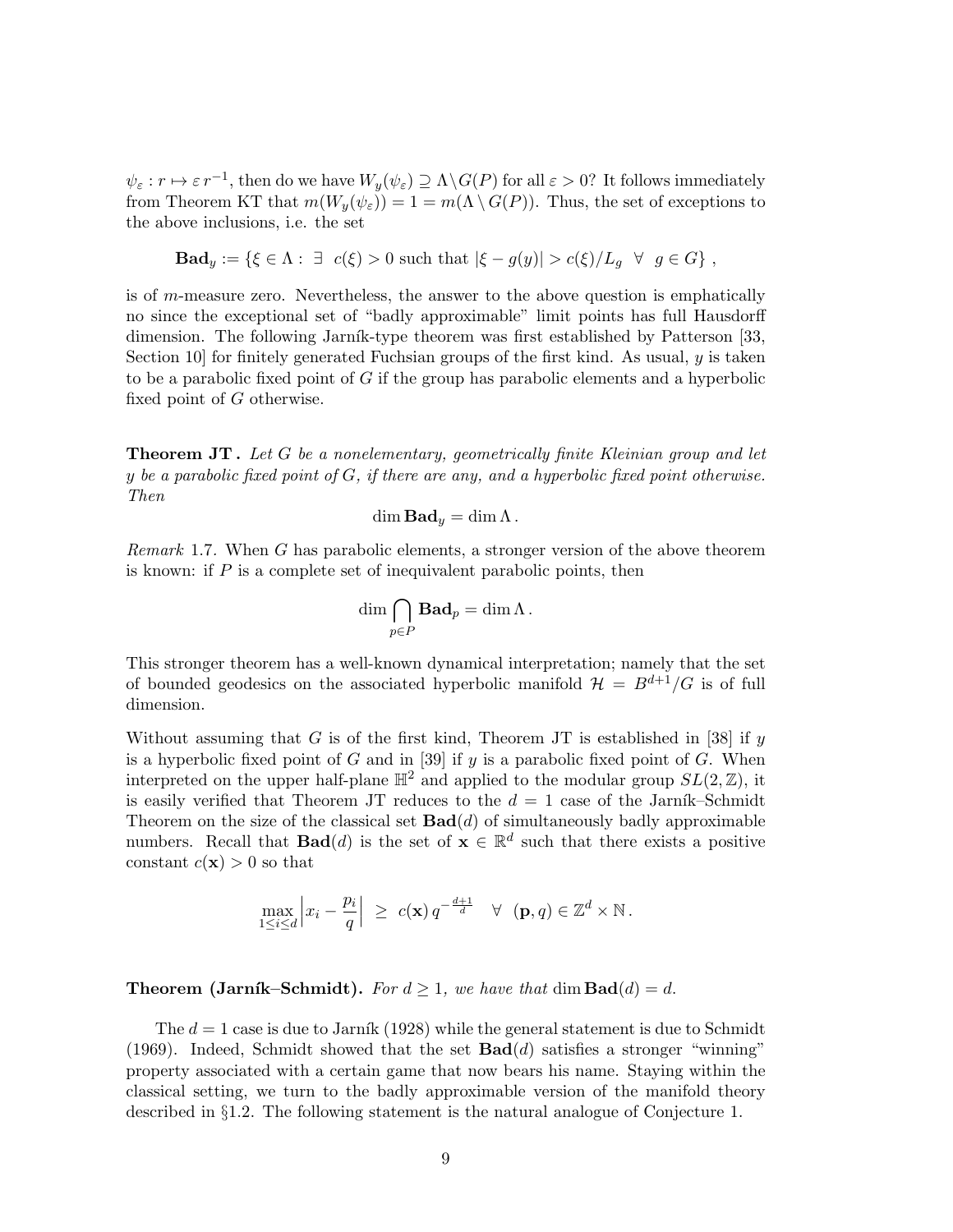**Conjecture 2.** Let  $M$  be a nondegenerate submanifold of  $\mathbb{R}^d$ . Then  $\dim(\mathcal{M} \cap \text{Bad}(d)) = \dim \mathcal{M}.$ 

We now describe various "general" contributions towards Conjecture 2.

- *Planar curves.* The conjecture is true when  $d = 2$ ; that is, when M is a nondegenerate planar curve. This was established in [2] and independently in [6] and provides a solution to a problem of Davenport dating back to the sixties concerning the existence of badly approximable pairs on the parabola. The stronger "winning" property has subsequently been established in [1].
- *Beyond planar curves.* The conjecture is true for analytic nondegenerate submanifolds of  $\mathbb{R}^d$  [6]. The condition of analyticity can be omitted in the case where the submanifold  $\mathcal{M} \subseteq \mathbb{R}^d$  is a curve. Indeed, establishing the result for curves is very much at the heart of the approach in [6].

For a more in-depth overview of the badly approximable manifold theory, we refer the reader to [9, Section 7] and the references within.

Motivated by the above (badly approximable) manifold theory in  $\mathbb{R}^d$ , we aim to develop an analogous theory within the hyperbolic space setting. Thus, as in §1.2, let K be a subset of the limit set  $\Lambda$  which supports a nonatomic probability measure  $\mu$ . We would like to conclude that  $K \cap \textbf{Bad}_y$  is of full dimension for a general class of sets K. With this in mind, we impose the condition that the measure  $\mu$  supported on K is *Ahlfors*  $\delta$ -regular for some  $\delta > 0$ ; that is, that there exist strictly positive constants  $C, r_0$  such that

$$
C^{-1} r^{\delta} \leq \mu(B(x,r)) \leq C r^{\delta} \quad \forall x \in K \quad \forall r < r_0 .
$$

Sets supporting such measures are referred to as Ahlfors  $\delta$ -regular and it is a well known fact that

dim  $K = \delta$ .

For Ahlfors δ-regular subsets of the limit set we are able to prove the following result.

Theorem 3. *Let* G *be a nonelementary, geometrically finite Kleinian group and let* y *be a parabolic fixed point of* G*, if there are any, and a hyperbolic fixed point otherwise. Let* K *be a compact, Ahlfors* δ*-regular subset of* Λ*. Then*

$$
\dim (K \cap \mathbf{Bad}_y) = \dim K . \tag{6}
$$

*Remark* 1.8*.* As we shall see in §3, the above theorem, although new, is a consequence of combining various recent results.

*Remark* 1.9*.* The methods used to establish the main results in this paper (namely Theorems 1, 2,  $\&$  3) can almost certainly be adapted to prove analogous statements for rational maps. Within the context of Theorem 1 & 2, Sky Brewer is currently developing a general framework that naturally incorporates both the Kleinian group and rational map setup. As we shall see, the proof of Theorem 3 already makes use of a powerful and general framework for investigating badly approximable sets.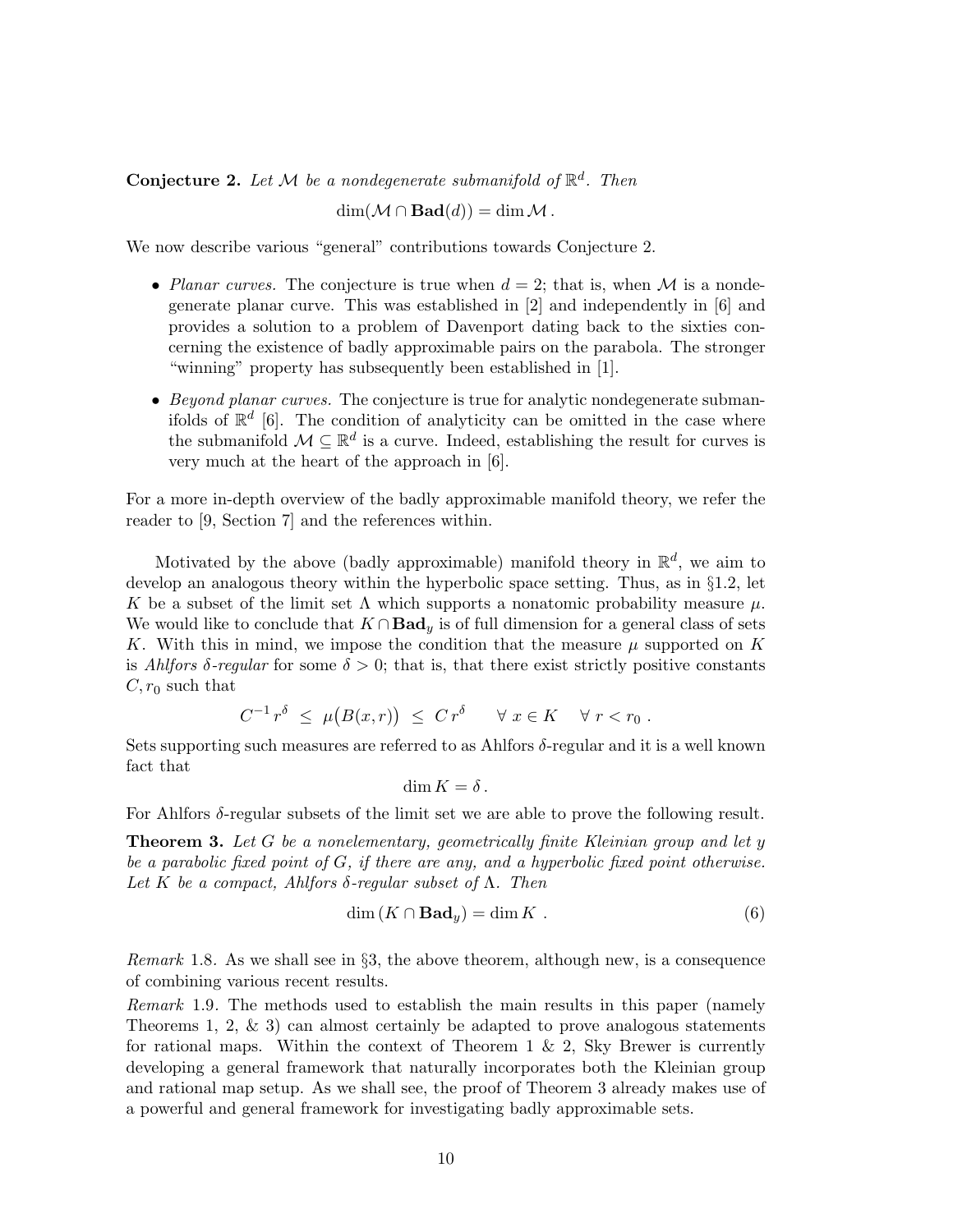# 2 Proof of Theorems 1 & 2

We begin with a preliminary section in which we provide the reader with necessary concepts and results required in the proof of Theorems 1  $\&$  2. It also enables us to geometrically restate the theorems in terms of horoballs from which it is relatively straightforward to derive their dynamical interpretations in terms of geodesic excursions on the associated hyperbolic manifolds. A *horoball*  $H_{\xi}$  based at  $\xi \in S^d$  is an open  $(d+1)$ dimensional Euclidean ball contained in  $B^{d+1}$  such that its boundary  $\partial H_{\xi}$  is tangent to  $S^d$  at the point  $\xi$ . For each  $\xi \in S^d$ , let  $s_{\xi}$  be the ray in  $B^{d+1}$  joining the origin to  $\xi$ . The top  $\sigma_{\xi} := s_{\xi} \cap \partial H_{\xi}$  of a horoball  $H_{\xi}$  such that  $0 \notin H_{\xi}$  is the point on  $\partial H_{\xi}$  closest to the origin.

Notation. The symbols  $\ll$  and  $\gg$  will be used to indicate an inequality with an implied unspecified positive multiplicative constant factor. If  $a \ll b$  and  $a \gg b$  we write  $a \approx b$ , and say that the quantities a and b are *comparable*.

#### 2.1 Preliminaries

To start with, assume that the nonelementary, geometrically finite group  $G$  contains parabolic elements. As usual, let P denote a complete set of inequivalent parabolic fixed points of G. Clearly, the orbit  $G(P)$  of points in P under G is the set of all parabolic fixed points of G. To each  $p \in P$  we associate a horoball  $H_p$  and we write  $H_{g(p)}$  for the image of  $H_p$  under  $g \in G$ . It is well known that the horoballs  $H_p$   $(p \in P)$ can be chosen so that their images under  $G$  comprise a set of pairwise disjoint horoballs, see [14]. By construction, any set  $\{H_{\xi} : \xi \in G(P)\}\$  chosen in this manner is G-invariant and is said to be a *standard set of horoballs* for G. Naturally, a horoball in a standard set is called a standard horoball.

A relatively simple argument shows that the top  $\sigma_{\xi}$  of any standard horoball  $H_{\xi}$ lies within a bounded hyperbolic distance (dependent only on  $G$  and  $P$ ) from the orbit of the origin under G [40, Lemma 2.2]. In view of this, for each  $p \in P$ , there is a geometrically motivated set  $\mathcal{T}_p$  of representatives of the cosets  $\{gG_p : g \in G\}$ , such that for all  $g \in \mathcal{T}_p$ , the orbit point  $g(0)$  lies within a bounded distance (dependent only on G and P) from the top of the standard horoball  $H_{g(p)}$ . Indeed, for each  $\xi \in G(P)$  we may choose  $g \in G$  so as to minimize  $L_g$  subject to the restriction that  $g(p) = \xi$ , and then we can let  $\mathcal{T}_p$  be the collection of all group elements chosen in this manner. Let  $R_g$  denote the Euclidean radius of  $H_{g(p)}$ . We remark that  $R_g$  is only defined for  $g \in \mathcal{T}_p$ and that

$$
R_g \asymp 1 - |g(0)| \asymp L_g. \tag{7}
$$

This together with the fact that the horoballs in a standard set are disjoint implies the following extremely useful statement; see [25, §2.4].

Lemma 1 (Disjointness). *Let* G *be a nonelementary, geometrically finite Kleinian group containing parabolic elements and let* P *denote a complete set of inequivalent parabolic fixed points of* G*. There is a constant* c<sup>1</sup> > 0 *depending only on* G *and* P *with the following property: for all*  $p, q \in P$  *and*  $g, h \in G$  *such that*  $g(p) \neq h(q)$ *, we have*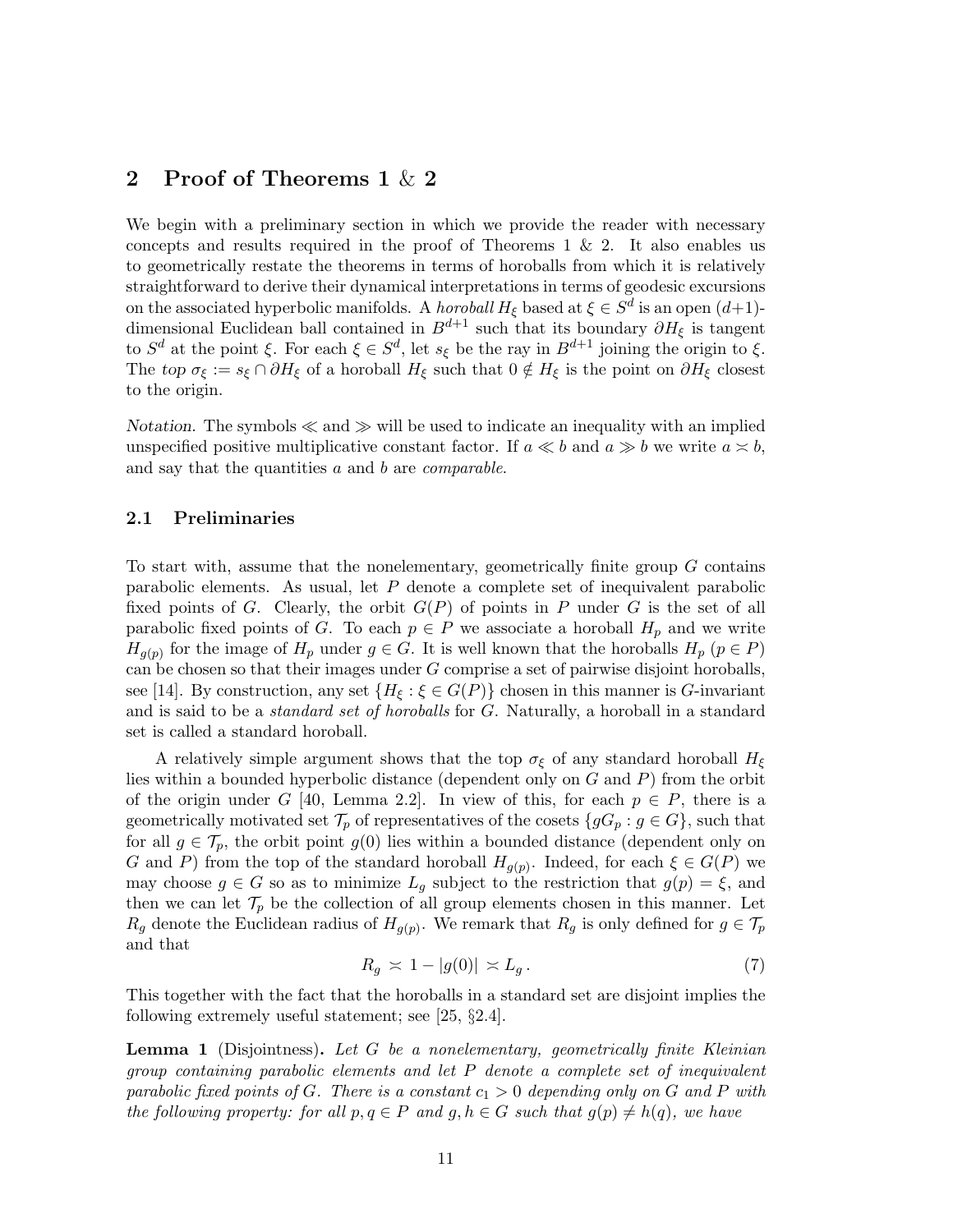$$
|g(p) - h(q)| > \frac{c_1}{\sqrt{L_g L_h}}
$$

.

*In particular, fix*  $k > 1$  *and suppose that*  $k^n \le L_g$ ,  $L_h < k^{n+1}$  *for some*  $n \in \mathbb{N}$ *. Then* 

$$
B(g(p), c_2/L_g) \cap B(h(q), c_2/L_h) = \emptyset
$$

*where*  $c_2 := c_1/2\sqrt{k}$ .

For further details regarding the above notions and statements see any of the papers [25, 32, 40] and the references within.

We now turn our attention to the situation where the geometrically finite group G has no parabolic elements. Let  $\{\eta, \eta'\}$  be the pair of fixed points of a hyperbolic element of G. Let L be the axis of the corresponding hyperbolic element of  $G$ , or equivalently the bi-infinite hyperbolic geodesic connecting  $\eta$  with  $\eta'$ . Let  $G_{\eta\eta'}$  denote the stabiliser of  $\eta$ , which can easily be shown to be equal to the stabiliser of  $\eta'$ . Then there is a geometrically motivated set  $\mathcal{T}_{\eta\eta'}$  of coset representatives of  $G/G_{\eta\eta'}$ ; chosen so that for all  $g \in \mathcal{T}_{nn'}$ , the orbit point  $g(0)$  lies within a bounded hyperbolic distance from the summit  $s_q$  of  $g(L)$ . Here  $g(L)$  denotes the image of L under g and is equal to the biinfinite geodesic connecting the hyperbolic fixed points  $g(y)$  and  $g(y')$ . The summit  $s_g$ is the point on  $g(L)$  "closest" to the origin, or equivalently the midpoint of  $g(L)$  when  $g(L)$  is thought of as the arc of a Euclidean circle rather than as a bi-infinite hyperbolic geodesic. Now for  $g \in \mathcal{T}_{yy'}$  and  $y \in \{\eta, \eta'\}$ , let  $H_{q(y)}$  be the horoball with base point at  $g(y)$  and radius  $R_g := 1 - |s_g|$ . Then the top of  $H_{g(y)}$  lies within a bounded hyperbolic distance of  $g(0)$  and it follows that (7) holds for all  $g \in \mathcal{T}_{yy'}$ . The following statement is the analogue of Lemma 1 for convex cocompact groups.

Lemma 2. *Let* G *be a nonelementary, geometrically finite Kleinian group without parabolic elements and let* {η, η′} *be the pair of fixed points of a hyperbolic element of* G. There is a constant  $c_1 > 0$  depending only on G and  $\eta$ ,  $\eta'$  with the following *property: for all*  $u, v \in \{\eta, \eta'\}$  *and*  $g, h \in G$  *such that*  $g(u) \neq h(v)$ *, we have* 

$$
|g(u) - h(v)| > \frac{c_1}{\max\{L_g, L_h\}}.
$$

*In particular, fix*  $k > 1$  *and suppose that*  $k^n \le L_g$ ,  $L_h < k^{n+1}$  *for some*  $n \in \mathbb{N}$ *. Then* 

$$
B(g(u), c_2/L_g) \cap B(h(v), c_2/L_h) = \emptyset
$$

*where*  $c_2 := c_1/2k$ .

This lemma was established by Patterson [33, Theorem 7.2]. He dealt only with the Fuchsian case but his proof extends trivially to higher dimensions.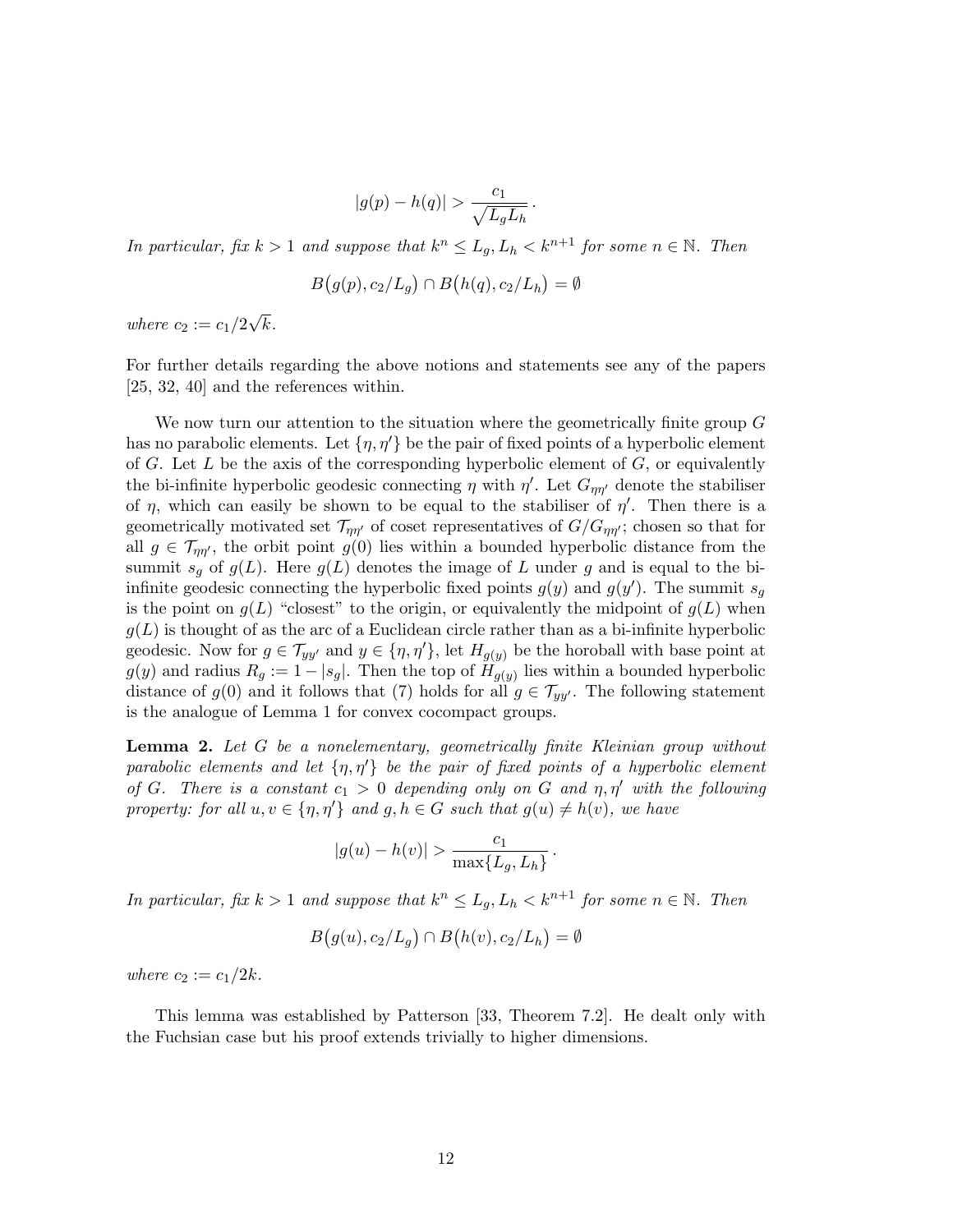## 2.2 Proof of Theorem 1

We prove the theorem in the case where  $G$  has parabolic elements. The proof in the case where  $G$  is without parabolic elements is essentially identical, except that one appeals to Lemma 2 rather than Lemma 1.

Fix  $\xi \in \Lambda$ . Trivially, if  $\xi$  is a parabolic fixed point of G then it is singular. To prove the opposite implication, assume that  $\xi$  is singular. Fix  $\varepsilon > 0$  small, to be determined later. Then by definition, there exists  $N_0$  such that for all  $N \geq N_0$  there exist  $p = p_N \in P$ ,  $g = g_N \in G$  so that

$$
|\xi - g(p)| \ < \ \frac{\varepsilon}{\sqrt{L_g N}} \qquad \text{and} \quad L_g < N. \tag{8}
$$

If  $g_N(p_N) = g_{2N}(p_{2N})$  for all  $N \geq N_0$ , then since the right-hand side of the first inequality of (8) tends to zero as  $N \to \infty$ , we have that  $\xi = g_N(p_N)$  for all  $N \ge N_0$ . In other words,  $\xi$  is a parabolic fixed point of G and we are done. Thus, assume that  $g_N(p_N) \neq g_{2N}(p_{2N})$  for some  $N \geq N_0$ . Write  $g = g_N$ ,  $p = p_N$ ,  $h = g_{2N}$ , and  $q = p_{2N}$ . Then

$$
|\xi - h(q)| \; < \; \frac{\varepsilon}{\sqrt{L_h \, 2N}} \qquad \text{and} \quad L_h < 2N \; . \tag{9}
$$

It then follows via  $(8)$ ,  $(9)$ , and the disjointness lemma (Lemma 1) that there is a constant  $c_1 > 0$  depending only on G and P so that

$$
\frac{c_1}{\sqrt{L_g L_h}} < |g(p) - h(q)| = |(\xi - h(q)) - (\xi - g(p))|
$$
\n
$$
< \frac{\varepsilon}{\sqrt{L_h 2N}} + \frac{\varepsilon}{\sqrt{L_g N}}
$$
\n
$$
< \frac{\varepsilon}{\sqrt{2L_h L_g}} + \frac{\sqrt{2}\varepsilon}{\sqrt{L_g L_h}}
$$
\n
$$
< \frac{3\varepsilon}{\sqrt{L_g L_h}}.
$$

The upshot is that we obtain a contradiction by setting  $\varepsilon \leq c_1/3$ . This completes the proof.

## 2.3 Proof of Theorem 2

As before, we prove the theorem in the case where G has parabolic elements. The proof in the case where  $G$  is without parabolic elements is essentially identical, except that one appeals to Lemma 2 rather than Lemma 1.

For all  $\varepsilon > 0$ , we have

$$
\psi(r) < \varepsilon r^{-1} \qquad \text{for sufficiently large } r. \tag{10}
$$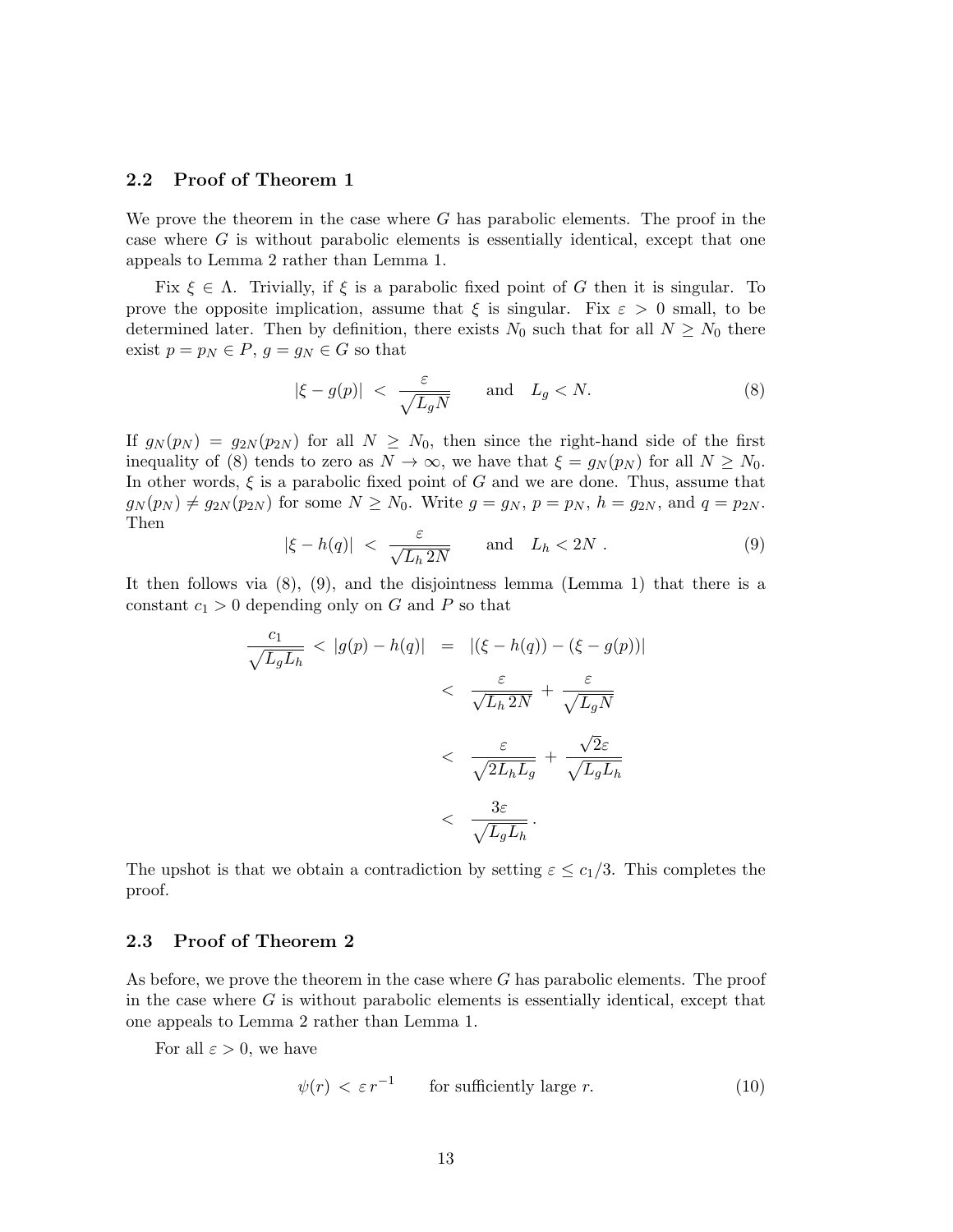To see this note that since  $\psi$  is decreasing, we have

$$
\sum_{n/2 < r \le n} r^{\alpha - 1} \psi(r)^{\alpha} \gg \sum_{n/2 < r \le n} n^{\alpha - 1} \psi(n)^{\alpha} \asymp n^{\alpha} \psi(n)^{\alpha} \tag{11}
$$

for every natural number  $n$ . In view of the convergent sum condition associated with (5), we have that the left-hand side of the above inequality tends to zero as  $n \to \infty$ . Hence

 $n \psi(n) \to 0$  as  $n \to \infty$ 

and (10) follows. Also note that the convergent sum condition together with (11) implies that

$$
\sum_{n=1}^{\infty} \left( 2^n \psi(2^n) \right)^{\alpha} < \infty. \tag{12}
$$

Next, let

$$
W_p^*(\psi) := \left\{ \xi \in \Lambda : |\xi - g(p)| < \psi(L_g) \quad \text{for i.m. } g \in \mathcal{T}_p \right\}
$$

and observe that since  $\psi$  is monotonic, by the definition of  $\mathcal{T}_p$  we have

$$
W_p(\psi) = W_p^*(\psi) \cup G(p).
$$

The set  $G(p) := \{ g(p) : g \in G \}$  is countable and so  $W_p(\psi)$  and  $W_p^*(\psi)$  have the same  $\mu$ -measure; in particular

$$
\mu(W_p(\psi)) = 0 \quad \Longleftrightarrow \quad \mu(W_p^*(\psi)) = 0 \, .
$$

Now for each  $n \in \mathbb{N}$ , let

$$
A_p(\psi, n) := \bigcup_{\substack{g \in \mathcal{T}_p \\ 2^n < L_g \le 2^{n+1}}} B(g(p), \psi(L_g)) \ .
$$

By definition,

$$
W_p^*(\psi) = \limsup_{n \to \infty} A_p(\psi, n)
$$

and by the Borel-Cantelli Lemma

$$
\mu\big(W_p(\psi)\big) = \mu\big(W_p^*(\psi)\big) = 0 \qquad \text{if} \qquad \sum_{n=1}^{\infty} \mu(A_p(\psi, n)) < \infty \,. \tag{13}
$$

Thus, the name of the game is to show that the above sum converges.

In view of  $(10)$ , for *n* sufficiently large we can assume that

$$
\psi(n) \, < \, \frac{c_2}{8 \, n} \, .
$$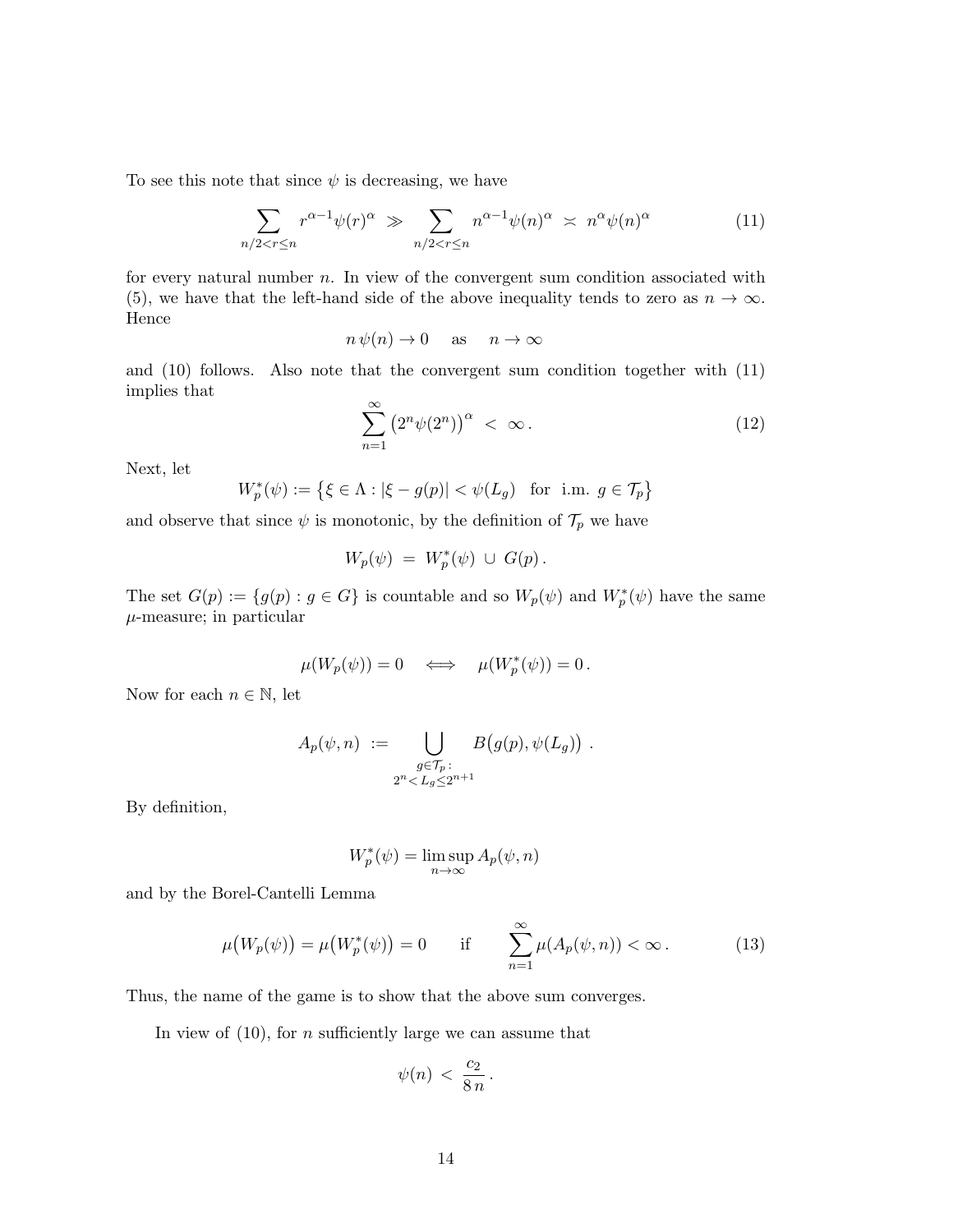Here  $c_2$  is the absolute constant appearing in Lemma 1 with  $k = 2$ . It then follows from Lemma 1 that for n large enough, the union of balls associated with  $A_p(\psi, n)$  is a disjoint union and so

$$
\mu(A_p(\psi, n)) = \sum_{\substack{g \in \mathcal{T}_p:\\2^n < L_g \leq 2^{n+1}}} \mu\Big(B\big(g(p), \psi(L_g)\big)\Big) .
$$

The measure  $\mu$  is supported on K and so the only balls that can potentially make a positive contribution to the above sum are those that intersect  $K$ . With this in mind, take such a ball  $B(g(p), \psi(L_g))$  and choose a point

$$
\widetilde{g(p)} \in K \cap B\big(g(p), \psi(L_g)\big) \, .
$$

It is easily verified that

$$
B(g(p), \psi(L_g)) \subseteq B(\widetilde{g(p)}, 2\psi(L_g)) \subseteq B(\widetilde{g(p)}, \frac{c_2}{2L_g}) \subseteq B(g(p), \frac{c_2}{L_g}).
$$

Since  $\mu$  is weakly absolutely  $\alpha$ -decaying, it follows that for n sufficiently large

$$
\mu(A_p(\psi, n)) \leq \sum_{\substack{g \in \mathcal{T}_p:\\ 2^n < L_g \leq 2^{n+1}}} \mu\Big(B\big(\widetilde{g(p)}, 2\,\psi(L_g)\big)\Big)
$$
\n
$$
= \sum_{\substack{g \in \mathcal{T}_p:\\ 2^n < L_g \leq 2^{n+1}}} \mu\Big(B\big(\widetilde{g(p)}, 2\,\psi(L_g)\frac{2c_2L_g}{2c_2L_g}\Big)\Big)
$$
\n
$$
\leq \sum_{\substack{g \in \mathcal{T}_p:\\ 2^n < L_g \leq 2^{n+1}}} C\big(2\,\psi(L_g)2L_g c_2^{-1}\big)^{\alpha} \mu\Big(B\big(\widetilde{g(p)}, \frac{c_2}{2L_g}\big)\Big)
$$
\n
$$
\leq C\big(8\,c_2^{-1}\,\psi(2^n)2^n\big)^{\alpha} \sum_{\substack{g \in \mathcal{T}_p:\\ 2^n < L_g \leq 2^{n+1}}} \mu\Big(B\big(g(p), \frac{c_2}{L_g}\big)\Big). \tag{14}
$$

The measure  $\mu$  is a probability measure and by Lemma 1 the balls associated with the above sum are disjoint. Hence

$$
\sum_{\substack{g \in \mathcal{T}_p:\\2^n < L_g \le 2^{n+1}}} \mu\Big(B\Big(g(p), \ \frac{c_2}{L_g}\Big)\Big) \ \leq \ 1
$$

which together with (12) and (14) implies that

$$
\sum_{n=1}^{\infty} \mu(A_p(\psi, n)) \ll \sum_{n=1}^{\infty} (2^n \psi(2^n))^{\alpha} < \infty.
$$

In view of (13), this completes the proof of Theorem 2.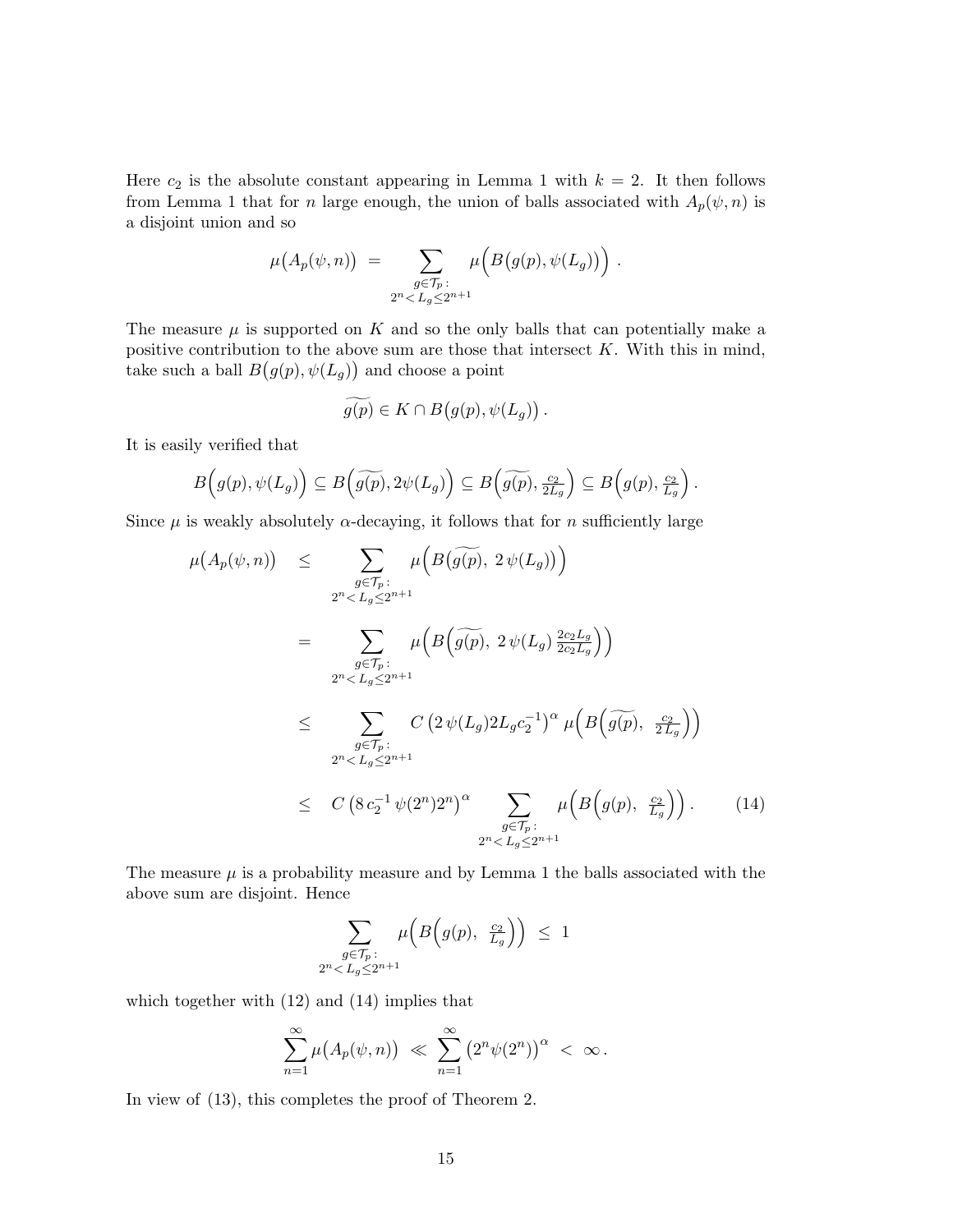# 3 Proof of Theorem 3

Trivially, we have  $K \cap \textbf{Bad}_y \subseteq K$ . Hence, we immediately obtain the upper bound

$$
\dim(K \cap \mathbf{Bad}_y) \le \dim K = \delta.
$$

The usual strategy for proving the complementary lower bound inequality is to show that for all  $s < \delta$ , there exists a closed "Cantor-like" set  $F_s \subseteq K \cap \mathbf{Bad}_y$  which supports a probability measure  $\mu_s$  with the property that

$$
\mu_s\big(B(x,r)\big) \ll C r^s \qquad \forall \ x \in K \quad \forall \ r < r_0 \tag{15}
$$

for some constant  $C = C_s > 0$ . According to the Mass Distribution Principle [23, §4.1], (15) implies that dim  $F_s \geq s$  and thus since  $F_s \subseteq K \cap \textbf{Bad}_y$ , we have  $\dim(K \cap \textbf{Bad}_y) \geq$ s. Since s can be chosen arbitrarily close to  $\delta$ , we obtain the desired lower bound  $\dim(K \cap \textbf{Bad}_y) \geq \delta.$ 

The question arises of how to construct the Cantor-like sets  $\{F_s : s < \delta\}$ . One could use a "hands-on" approach in which there is a series of "stages" in the construction of  $F_s$  and the proof explicitly describes how to construct each stage from the previous stage. However, these constructions often tend to follow the same sort of pattern: each stage  $n \in \mathbb{N}$  corresponds to a set  $S_n$  which can be written as the finite union of disjoint balls which are contained in  $S_{n-1}$ . There are certain "obstacles" to be avoided in the construction of the set  $S_n$ , but other than these obstacles the only relevant consideration is how many disjoint balls of a certain radius can fit into each ball of  $S_{n-1}$ . The uniformity in these kinds of constructions can be summarised by saying that many of them are instances of a *single common* construction, whose applicability in any given situation can be tested by determining whether the relevant set is "winning" in the sense of Schmidt's game, an infinite game introduced by Schmidt in 1966.

Thus, instead of taking the "hands-on" approach, we will instead prove that the set  $K \cap \textbf{Bad}_y$  is winning for Schmidt's game. It turns out to be most convenient to do this by combining a few results which are already known. Namely, a result of Mayeda & Merrill [30] states that the set  $\mathbf{Bad}_{y}$  is winning for a different game introduced by McMullen and known as the "absolute game", while the results of Broderick, Fishman, Kleinbock, Reich, and Weiss (hereafter abbreviated BFKRW) state that any set winning for the absolute game can be intersected with any sufficiently nice fractal (and in particular any Ahlfors  $\delta$ -regular fractal) to get a set winning for Schmidt's game (played on that fractal). This immediately implies that  $K \cap \textbf{Bad}_y$  is winning for Schmidt's game (played on  $K$ ) and according to a theorem of Fishman [24] this implies the existence of the family of sets  $\{F_s : s < \delta\}$  described above, and in particular that  $\dim(K \cap \mathbf{Bad}_y) \geq \delta$ . To make this paper more self-contained, in what follows we give the details behind this argument, as well as recalling the definition of Schmidt's game and the absolute game. Hopefully, our presentation will be accessible to a reader who is not an expert in playing these games and thus provide them with another (more powerful) approach towards proving statements such as Theorem 3.

The games approach has some natural advantages over the hands-on approach. For one thing, the class of absolute winning sets is known to be invariant under quasisymmetric transformations [29, Theorem 2.2]. Hence, if  $G$  is of the first kind and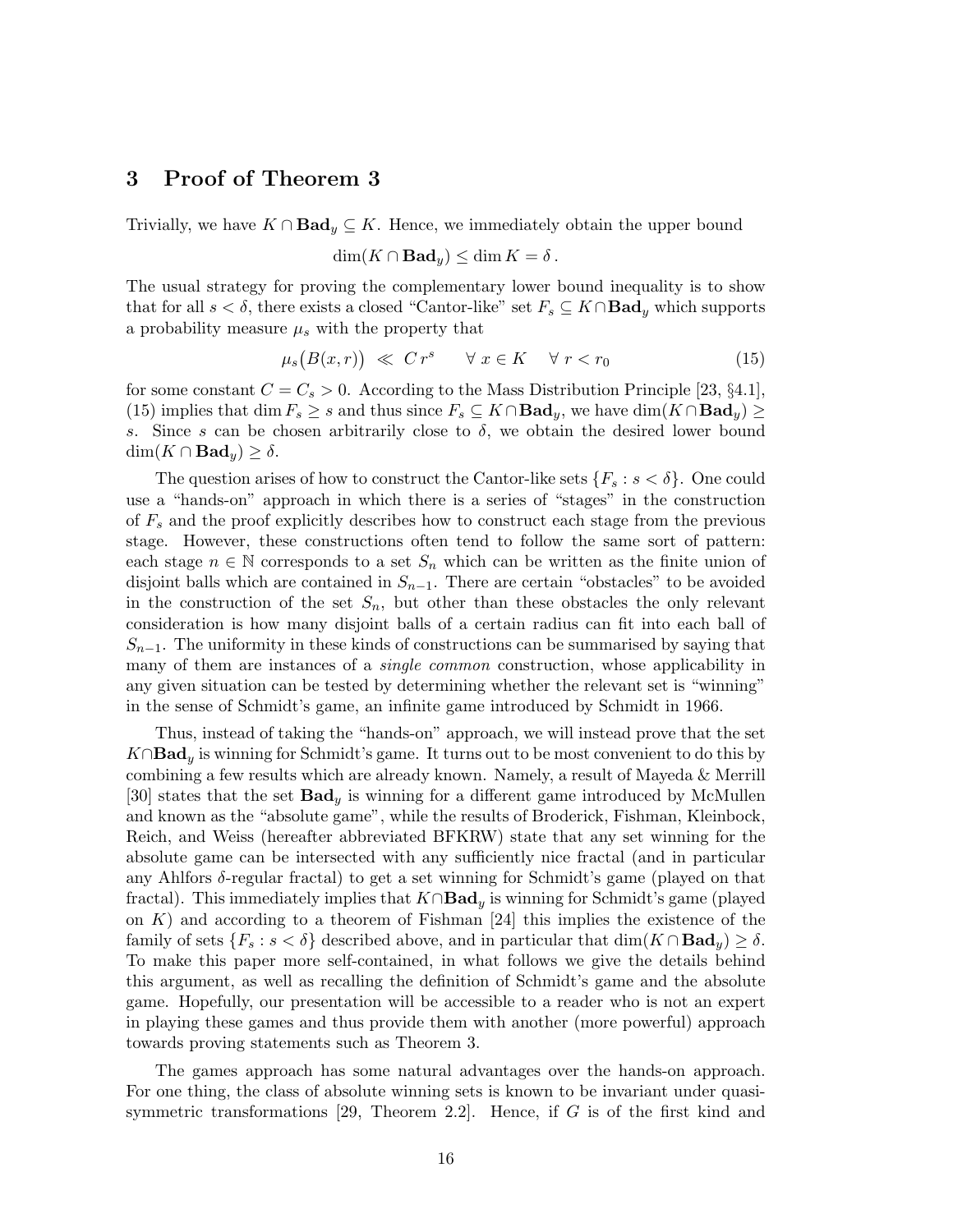$f: S^d \to S^d$  is a quasi-symmetric homeomorphism, then with appropriate modifications the above argument shows that  $\dim(K \cap f(\text{Bad}_y)) = \delta$ . For another thing, the class of absolute winning sets is closed under countable intersections (see [36, Theorem 2] for the idea of the proof of this folklore result), so the above argument can also be modified to show that  $\dim(K \cap \bigcap_y \textbf{Bad}_y) = \delta$ , where the intersection is taken over all y as in Theorem 3. The countable intersection property also shows that  $\text{Bad}_y$  can be intersected with an absolute winning set coming from some other mathematical setup (not necessarily related to Kleinian groups) and the intersection will still be large.

#### 3.1 Schmidt's game and Fishman's theorem

We first define Schmidt's game and show that sets winning for Schmidt's game have large Hausdorff dimension. The simplified account which we are about to present is sufficient to bring out the main features of the games.

Let K be a closed subset of  $\mathbb{R}^d$ . For any  $0 < \alpha, \beta < 1$ , *Schmidt's*  $(\alpha, \beta)$ -game is an infinite game played by two players, Ayesha and Bhupen, who take turns choosing closed balls in  $\mathbb{R}^d$  whose centers lie in K, with Bhupen moving first. The players must choose their moves so as to satisfy the relations

$$
B_1 \supseteq A_1 \supseteq B_2 \supseteq \cdots
$$

and

$$
\rho(A_k) = \alpha \rho(B_k)
$$
 and  $\rho(B_{k+1}) = \beta \rho(A_k)$  for  $k \in \mathbb{N}$ ,

where  $B_k$  and  $A_k$  denote Bhupen's and Ayesha's kth moves, respectively, and where  $\rho(B)$  denotes the radius of a ball B. Since the sets  $B_1, B_2, \ldots$  form a nested sequence of nonempty closed sets whose diameters tend to zero, it follows from the completeness of K that the intersection  $\bigcap_k B_k$  is a singleton, say

$$
\bigcap_k B_k = \{x_\infty\},\
$$

whose unique member  $x_{\infty}$  lies in K. The point  $x_{\infty}$  is called the *outcome* of the game. A set  $S \subseteq K$  is said to be  $(\alpha, \beta)$ *-winning on* K if Ayesha has a strategy guaranteeing that the outcome lies in S, regardless of the way Bhupen chooses to play. It is said to be  $\alpha$ -winning on K if it is  $(\alpha, \beta)$ -winning on K for every  $0 < \beta < 1$ , and winning on K if it is  $\alpha$ -winning on K for some  $0 < \alpha < 1$ . Informally, Bhupen tries to stay away from the "target" set S whilst Ayesha tries to land on S.

In view of the fact that  $S$  is a subset of  $K$ , we trivially have that

$$
\dim S \le \dim K. \tag{16}
$$

Thus, the main substance of the following statement is the complementary lower bound.

**Lemma 3.** Let  $K \subseteq \mathbb{R}^d$  be a closed Ahlfors  $\delta$ -regular set, and let  $S \subseteq K$  be winning *on* K*. Then*

$$
\dim S = \delta.
$$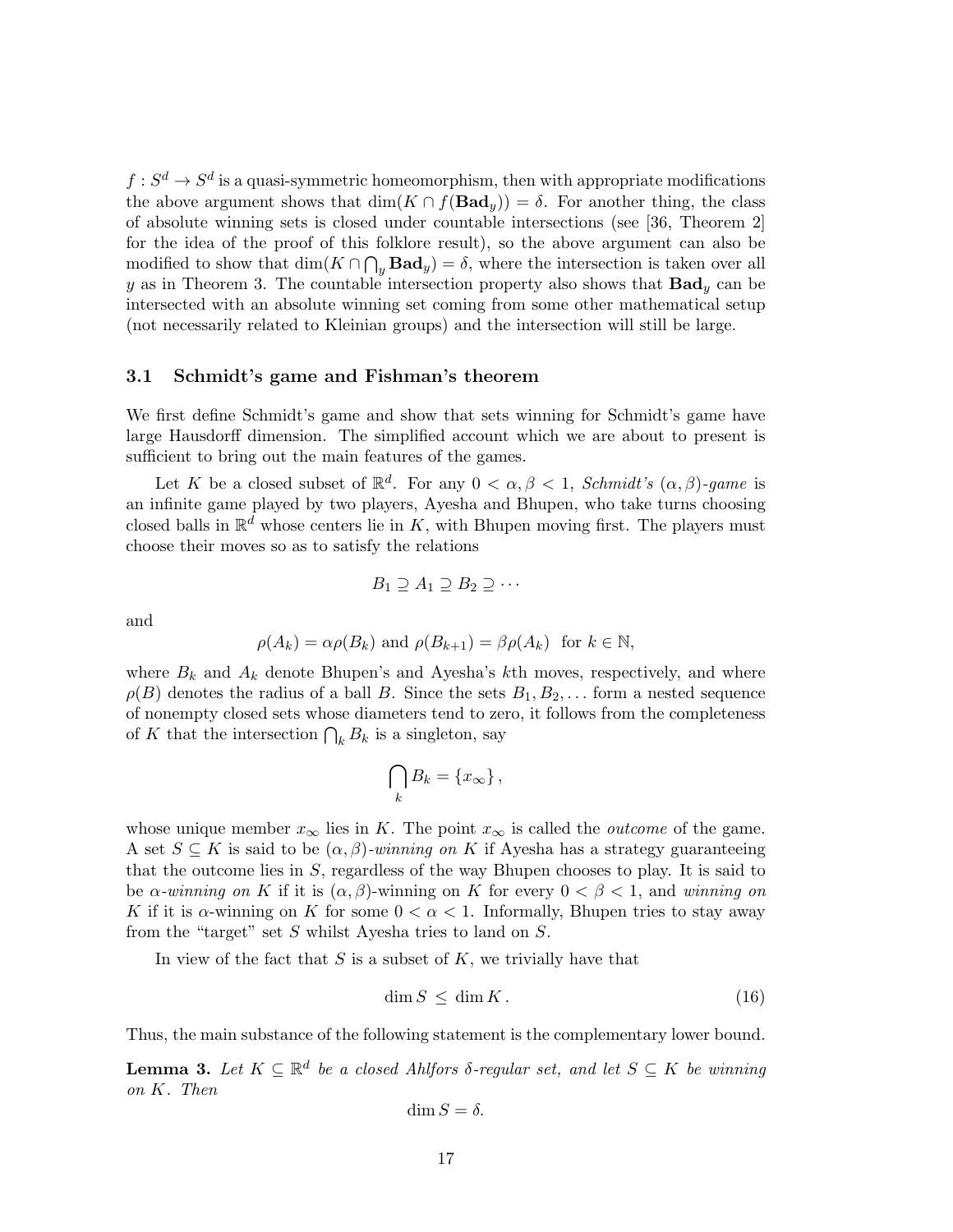The above lemma was originally proved by Fishman [24, Theorem 3.1] but shorter proofs have appeared in the literature since then, see for example [21, Proposition 2.5] and [28, Lemma 5.8]. The difference between these proofs and the one appearing below is that the one below emphasises the connection with the "hands-on" technique for producing Cantor sets with a certain property.

*Proof of Lemma 3.* Let  $\alpha > 0$  be chosen so that S is  $\alpha$ -winning, and fix  $0 < \beta \leq 1/2$ . Fix a winning strategy for Ayesha in the  $(\alpha, \beta)$ -game on K. We will construct a Cantor subset  $F_\beta$  of K via a sequence of stages. The stages will have the following properties:

- 1. Each stage  $n \in \mathbb{N}$  will correspond to a set  $F_n \subseteq \mathbb{R}^d$  which is the union of finitely many disjoint balls centered in  $K$ . All of these balls will have the same radius  $(\alpha\beta)^n \rho_0$ , where  $\rho_0 > 0$  is a constant, and are separated by distances of at least  $(\alpha\beta)^n \rho_0.$
- 2. Each of the balls appearing at stage  $n$  will be a subset of some ball appearing at stage  $n-1$ .
- 3. Each of the balls appearing at stage n will have exactly  $N(\beta) = \lfloor c_{\beta} \beta^{-\delta} \rfloor$  "children" at stage  $n + 1$  (i.e. balls appearing in the construction of  $S_{n+1}$  which are subsets of the ball under consideration). Here  $c_{\beta} > 0$  is a constant depending on  $\beta$ .
- 4. The intersection  $F_{\beta} := \bigcap_{n=1}^{\infty} F_n$  will be a subset of S.

It is well known that for such a construction, the Hausdorff dimension of  $F_\beta$  is equal to  $\frac{\log N(\beta)}{-\log(\alpha\beta)}$  (see e.g. [3, Theorem 4]). It then follows that

$$
\dim S \ge \dim F_{\beta} = \frac{\log N(\beta)}{-\log(\alpha \beta)} = \frac{-\delta \log(\beta) + O(1)}{-\log(\alpha \beta)} \xrightarrow{\beta \to 0} \delta.
$$

Thus, in view of this and (16), constructing a sequence of stages satisfying  $(1)$ – $(4)$ will complete the proof of the lemma. With this in mind, let  $F_0$  be any closed ball of radius  $\rho_0$  centered in K. Now suppose that we have constructed the sets  $F_0, \ldots, F_n$ , and we want to construct the set  $F_{n+1}$ . Fix a ball  $B_n \subseteq F_n$ . We need to specify what the "children" of  $B_n$  are. By construction, there is a sequence of nested balls  $B_0 \supseteq$  $\cdots \supseteq B_n$  appearing in the construction so far. We will think of these balls as possible moves for Bhupen in Schmidt's  $(\alpha, \beta)$ -game on K. If Bhupen makes these moves, then Ayesha's winning strategy produces a response  $A_n \subseteq B_n$  of radius  $\alpha(\alpha\beta)^n \rho_0$ . Now let  $\rho_{n+1} = \beta \rho(A_n) = (\alpha \beta)^{n+1} \rho_0$ , and let  $\{B(x_i, \rho_{n+1}) : i = 1, ..., N\}$  be a maximal disjoint collection of balls in  $A_n$  separated by distances of at least  $\rho_{n+1}$ . Then the balls  ${B(x_i, 4\rho_{n+1}) : i = 1, \ldots, N}$  form a cover of  $A_n$ , so since K is Ahlfors  $\delta$ -regular, we have  $N \ge N(\beta) = \lfloor c_{\beta} \beta^{-\delta} \rfloor$ . We consider the balls  $\{B(x_i, \rho_{n+1}) : i = 1, ..., N(\beta)\}\)$  to be the children of  $B_n$ , since they could be used as legal moves for Bhupen in response to Ayesha's move  $A_n$ .

It is easy to check that (1)–(3) hold. To check that (4) holds, fix  $x_{\infty} \in F_{\beta}$  and note that there exists an infinite nested sequence of balls  $B_0 \supseteq B_1 \supseteq \cdots$  appearing in the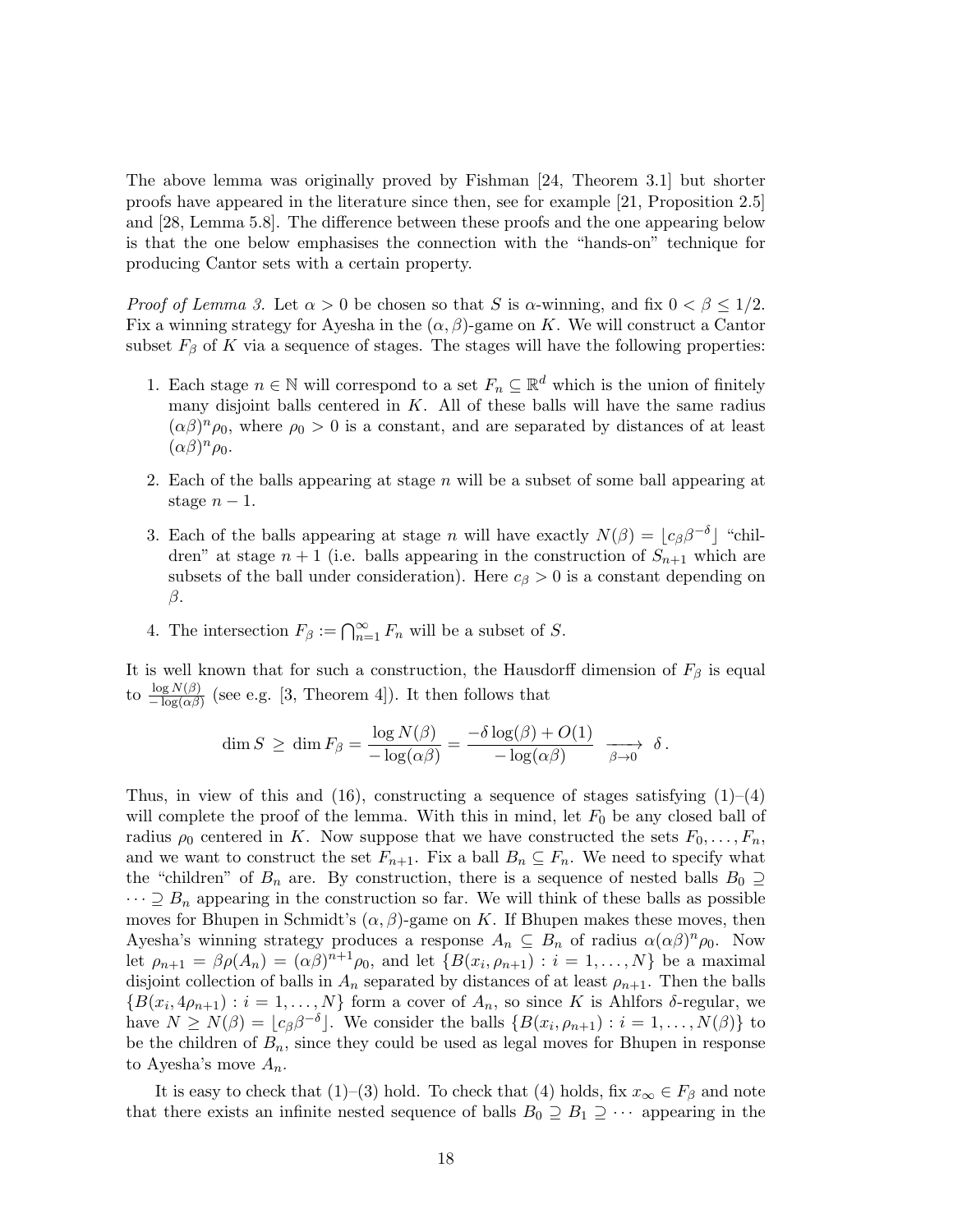construction whose point of intersection is  $x_{\infty}$ . This sequence corresponds to a possible strategy that Bhupen could use against Ayesha's winning strategy, so by the definition of a winning strategy, we have  $x_{\infty} \in S$ .  $\Box$ 

## 3.2 The absolute game and intersections with fractals

We define the absolute game as introduced by McMullen in [29] and show that any absolute winning set is winning (for Schmidt's game) on Ahlfors  $\delta$ -regular sets.

Let  $\Lambda \subseteq \mathbb{R}^d$  be a closed set. For each  $0 < \beta < 1$ , the *absolute*  $\beta$ -game on  $\Lambda$  is an infinite game played by two players, Ayesha and Bhupen, who take turns choosing balls in  $\mathbb{R}^d$  with centers in  $\Lambda$ , with Bhupen moving first. The players must choose their moves so as to satisfy the relations

$$
B_{k+1} \subseteq B_k \setminus A_k \tag{17}
$$

and

$$
\rho(A_k) = \beta \rho(B_k)
$$
 and  $\rho(B_{k+1}) = \beta \rho(A_k)$  for  $k \in \mathbb{N}$ ,

where we use the same notation as when defining winning on  $K$ . Due to condition (17) we think of Ayesha as "deleting" her chosen ball  $A_k$ , whereas Bhupen is thought of as "moving into" his choice  $B_k$ . As before, the completeness of  $\Lambda$  implies that the intersection  $\bigcap_k B_k$  is a singleton, say  $\bigcap_k B_k = \{x_\infty\}$ , and the point  $x_\infty \in \Lambda$  is called the *outcome* of the game. A set  $S \subseteq \Lambda$  is said to be *absolute*  $\beta$ -winning on  $\Lambda$  if Ayesha has a strategy guaranteeing that the outcome lies in S, regardless of the way Bhupen chooses to play. It is said to be *absolute winning on* Λ if it is β-winning for every  $0 < \beta < 1$ .

The following result regarding absolute winning sets is essentially a direct consequence of [15, Proposition 4.7].

**Lemma 4.** Let S be an absolute winning set on a closed set  $\Lambda \subseteq \mathbb{R}^d$ , and let  $K \subseteq \Lambda$ *be a closed Ahlfors*  $\delta$ -regular set. Then  $K \cap S$  *is winning on*  $K$ .

Note that there is a technicality in relating the statement of [15, Proposition 4.7] to the above lemma. Namely, the hypothesis of [15, Proposition 4.7] requires that  $K$  is "zero-dimensionally diffuse" (cf. [15, Definition 4.2]) rather than Ahlfors  $\delta$ -regular. But it is easily verified that every Ahlfors  $\delta$ -regular set is zero-dimensionally diffuse.<sup>3</sup> For the sake of clarity and self containment, we include a short proof of the lemma.

*Proof of Lemma 4.* Since K is Ahlfors  $\delta$ -regular, there exists  $\alpha > 0$  with the following property: every ball  $B(x, \rho)$  such that  $x \in K$  and  $\rho \leq 1$  contains two disjoint balls of radius  $\alpha \rho$  centered on K and separated by a distance of at least  $2\alpha \rho$ . Fix  $0 < \beta < 1$ . We claim that  $K \cap S$  is winning for Schmidt's  $(\alpha, \beta)$ -game on K. Indeed, we know that there is a winning strategy for Ayesha in the absolute  $\alpha\beta$ -game on  $\Lambda$ : she responds to each of Bhupen's moves  $B_k$  by "deleting" a ball  $A_k^{(0)}$  $\kappa^{(0)}$  of size  $\alpha\beta\rho_k$ , where  $\rho_k$  is the

<sup>&</sup>lt;sup>3</sup>In fact, it can be verified that the class of zero-dimensionally diffuse sets is exactly equal to the class of uniformly perfect sets.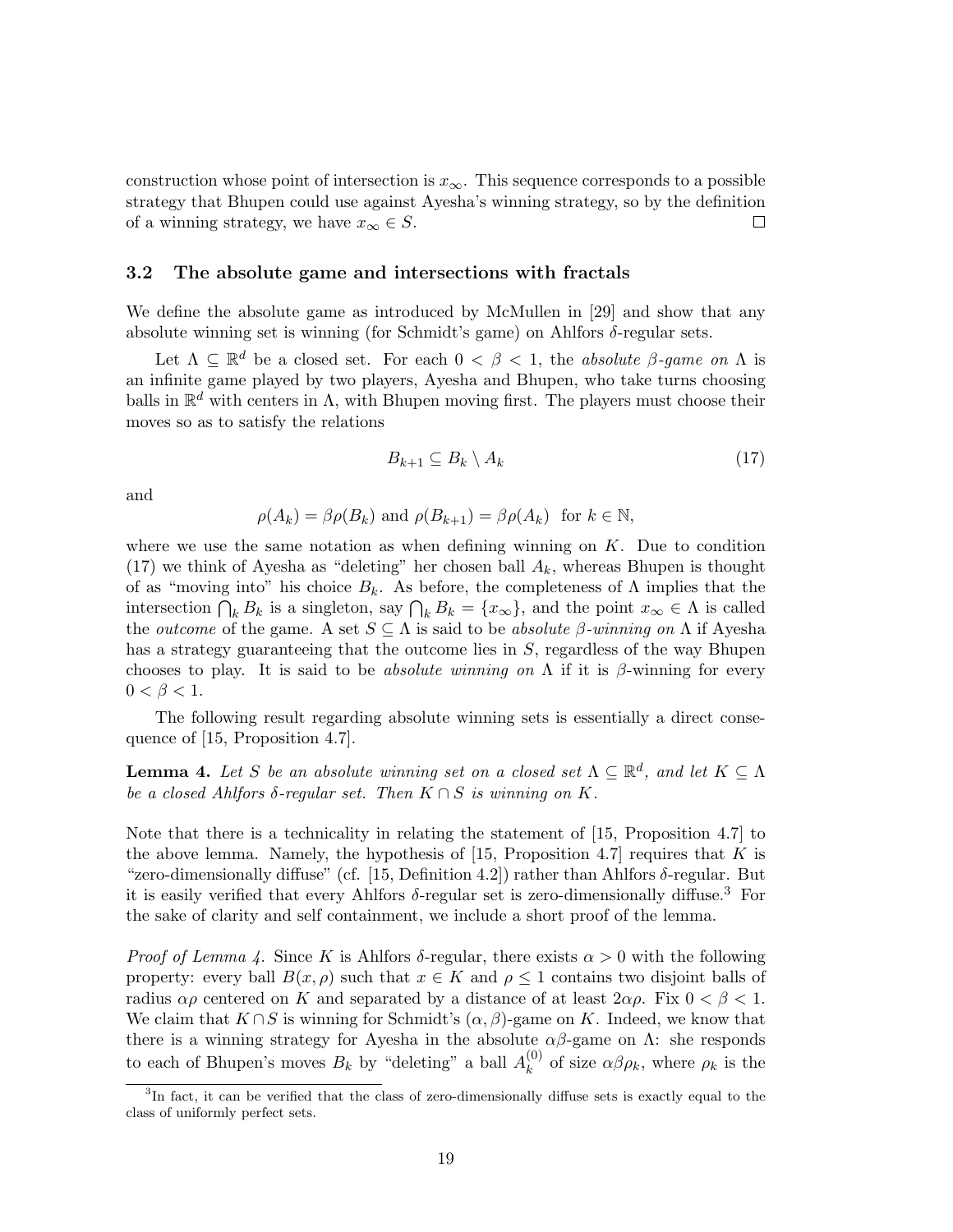radius of  $B_k$ . By the definition of  $\alpha$ , there exist two disjoint balls  $A_k^{(1)}$  $\lambda_k^{(1)}, A_k^{(2)} \,\subseteq\, B_k$ of radius  $\alpha \rho_k$  centered on K and separated by a distance of at least  $2\alpha \rho$ . Since the diameter of  $A_k^{(0)}$  $k_k^{(0)}$  is strictly less than  $2\alpha\rho$ , it intersects at most one of the balls  $A_k^{(1)}$  $\binom{(1)}{k}, A_k^{(2)}.$ Ayesha's strategy for Schmidt's  $(\alpha, \beta)$ -game on K is then simply to choose the other one of these balls, or to choose arbitrarily between the balls  $A_k^{(1)}$  $\binom{1}{k}$ ,  $A_k^{(2)}$  if  $A_k^{(0)}$  $\kappa^{(0)}$  does not intersect either of them. This is a legal move within the setup of Schmidt's game and thus Bhupen must respond by making a move of radius  $\alpha\beta\rho_k$  centered in K. But since  $K \subseteq \Lambda$ , this move is centered in  $\Lambda$  and thus corresponds to a legal next move in the absolute  $\alpha\beta$ -game on  $\Lambda$ . Thus both games can continue in the same manner, yielding the same outcome. Since Ayesha's strategy in the absolute game guaranteed that the outcome is in  $S$ , the same is true for her new strategy in Schmidt's game.  $\Box$ 

#### 3.3 Bad<sub>y</sub> is absolute winning and the finale

We first show that the set  $\mathbf{Bad}_y$  is absolute winning. This together with Lemmas 3 and 4 will enable us to easily deduce the conclusion of Theorem 3.

Lemma 5. *Let* G *be a nonelementary, geometrically finite group, and let* y *be a parabolic fixed point of* G*, if one exists, and a hyperbolic fixed point otherwise. Then the set*  $\textbf{Bad}_y$  *is absolute winning on*  $\Lambda$ *, the limit set of G.* 

The case of parabolic fixed points was proven in [30]. The proof is not particularly long and so for the sake of clarity and self containment, we include a proof which also covers the case of hyperbolic fixed points.

*Proof of Lemma 5.* Fix  $0 < \beta < 1$ . We specify Ayesha's strategy for the absolute  $\beta$ game by describing how she would react to any ball  $B = B(x, \rho)$  that Bhupen could choose. Let  $k = \beta^{-1}$  and let  $c_3 = c_1/4k$ , where  $c_1 > 0$  is as in Lemma 1 (in the case where  $y$  is parabolic) or Lemma 2 (in the case where  $y$  is hyperbolic). Then for all  $g, h \in G$  such that  $g(y) \neq h(y)$  and  $k^n \leq L_g, L_h \lt k^{n+1}$ , the distance between the balls  $B(g(y), c_3/L_g)$  and  $B(h(y), c_3/L_h)$  is at least  $c_1/2k^{n+1}$ , since

$$
|g(y) - h(y)| - \frac{c_3}{L_g} - \frac{c_3}{L_h} \ge \frac{c_1}{k^{n+1}} - \frac{c_1/4}{k^{n+1}} - \frac{c_1/4}{k^{n+1}} = \frac{c_1/2}{k^{n+1}}.
$$

Now let *n* be chosen so that  $c_1/2k^{n+2} \leq 2\rho < c_1/2k^{n+1}$ . Then we have shown that at most one ball of the form  $B(g(y), c_3/L_g)$ ,  $k^n \leq L_g < k^{n+1}$ , intersects Bhupen's ball  $B(x, \rho)$ . Ayesha's strategy can now be given as follows: "delete" the ball  $B(g(y), \beta \rho)$ , where  $g \in G$  is chosen so that  $B(g(y), c_3/L_q)$  intersects  $B(x, \rho)$ , if possible, and arbitrarily otherwise.

To complete the proof, we must show that this strategy guarantees that the outcome will lie in  $\text{Bad}_{y}$ . Indeed, as usual let  $x_{\infty}$  denote the outcome, and consider an element  $g \in G$ . Then we have  $k^n \leq L_g < k^{n+1}$  for some n, and if  $L_g$  is sufficiently large then there must have occurred some stage in the game where the value of  $n$  appearing in the previous paragraph is the same as the value of  $n$  we are interested in. In this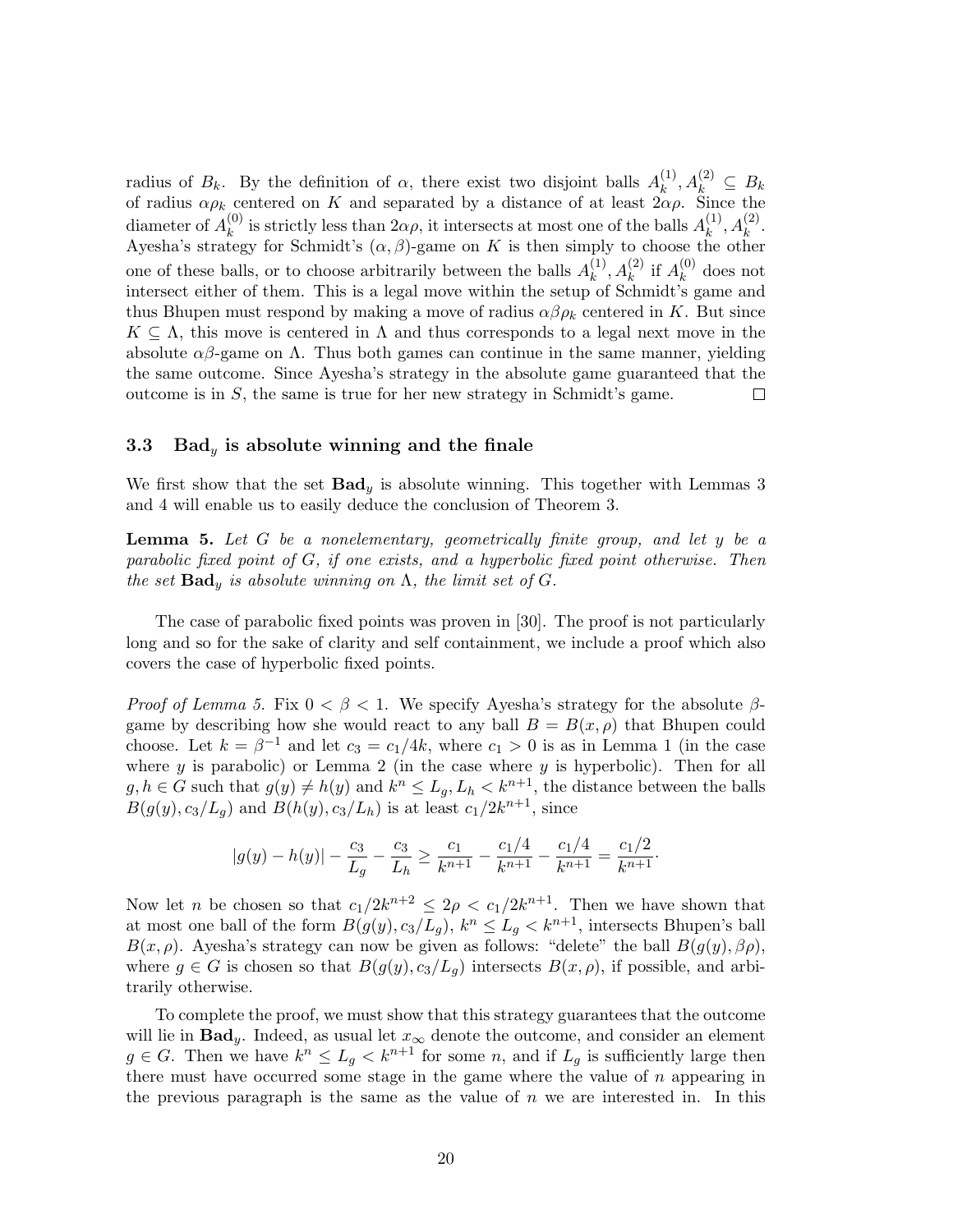stage, Bhupen chose a ball  $B = B(x, \rho)$  and Ayesha deleted a ball  $B(h(y), \beta \rho)$ . By the definition of the absolute game, the outcome  $x_{\infty}$  must lie in the set  $B(x, \rho) \setminus B(h(y), \beta \rho)$ .

We must consider two cases  $g(y) = h(y)$  and  $g(y) \neq h(y)$ . In the first case, since  $x_{\infty} \notin B(h(y), \beta \rho)$  we have

$$
|x_{\infty} - g(y)| \ge \beta \rho \ge \frac{\beta c_1}{4k^{n+2}} \ge \frac{\beta c_1}{4k^2 L_g},
$$

and in the second case, since  $x_{\infty} \in B(x, \rho)$ , we have  $x_{\infty} \notin B(g(y), c_3/L_g)$  and thus

$$
|x_{\infty} - g(y)| \ge \frac{c_3}{L_g} .
$$

This completes the proof of the lemma.

By combining Lemmas 3, 4 and 5, we can prove Theorem 3.

*Proof of Theorem 3.* By Lemma 5, the set  $\text{Bad}_y$  is absolute winning on  $\Lambda$ . Thus by Lemma 4, the set  $K \cap \textbf{Bad}_y$  is winning on K. Finally, since K is an Ahlfors δ-regular set Lemma 3 implies that  $\dim(K \cap \textbf{Bad}_v) = \delta$  as desired set, Lemma 3 implies that  $\dim(K \cap \text{Bad}_{y}) = \delta$ , as desired.

## 4 The Dream Theorem for Kleinian Groups

We now turn our attention towards the problem of developing a "manifold" theory for Diophantine approximation on Kleinian groups beyond the extremal theory of §1.2. Namely, it would be desirable to establish the following analogue of Conjecture 1 for Kleinian groups. To the best of our knowledge, nothing to date has been formulated in this direction.

Conjecture 3 (The Dream Theorem for Kleinian Groups). *Let* G *be a nonelementary, geometrically finite Kleinian group of the first kind acting on* Bd+1 *and let* y *be a parabolic fixed point of* G*, if there are any, and a hyperbolic fixed point otherwise.* Let  $\mathcal{M} \subseteq \Lambda = S^d$  be a nondegenerate manifold. Then

$$
|\mathcal{M} \cap W_y(\psi)|_{\mathcal{M}} = \begin{cases} 0 & \text{if } \sum_{r=1}^{\infty} \psi(r)^d r^{d-1} < \infty, \\ 1 & \text{if } \sum_{r=1}^{\infty} \psi(r)^d r^{d-1} = \infty. \end{cases}
$$
(18)

The convergence/divergence criterion appearing in (18) is derived from the statement of Theorem KT. In fact, in view of Theorem KT, Conjecture 3 can be thought of as asserting that a typical point on a nondegenerate manifold  $\mathcal{M} \subseteq S^d$  has "the same Diophantine properties" as a typical point on  $S^d$ . In the classical setup of Conjecture 1, the case of nondegenerate analytic planar curves is the "easiest" to handle. The natural analogue of this case within the Kleinian group setup is the case of nondegenerate analytic curves in  $S^2$ . We therefore also record the following weaker conjecture. In short, it corresponds to Conjecture 3 with  $d = 2$  and an analyticity assumption.

 $\Box$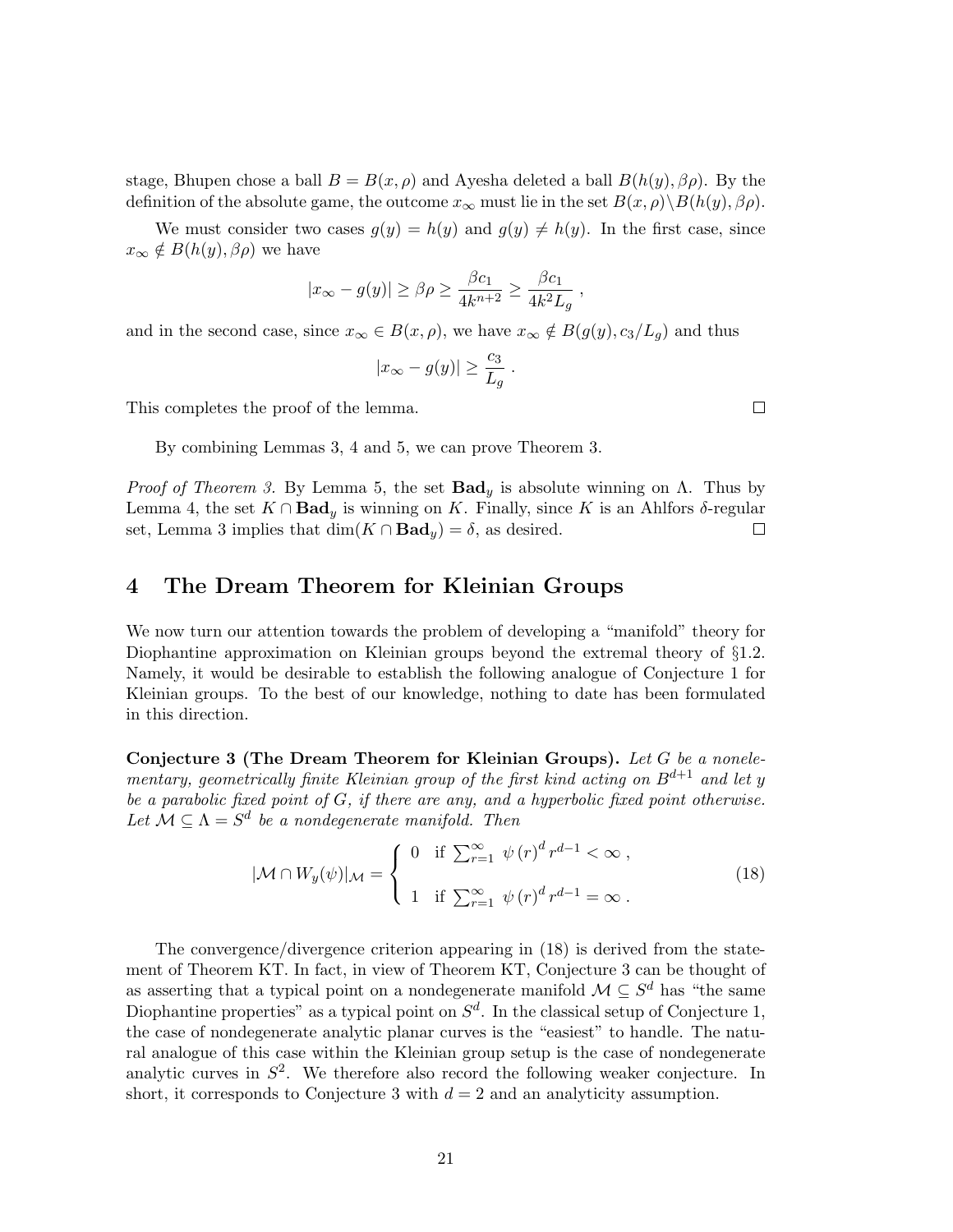Conjecture 3B. *Let* G *be a nonelementary, geometrically finite Kleinian group of the first kind acting on* B<sup>3</sup> *and let* y *be a parabolic fixed point of* G*, if there are any, and a hyperbolic fixed point otherwise.* Let  $C \subseteq \Lambda = S^2$  be a nondegenerate connected analytic *curve. Then*

$$
|\mathcal{C} \cap W_y(\psi)|_{\mathcal{C}} = \begin{cases} 0 & \text{if } \sum_{r=1}^{\infty} \psi(r)^2 \ r < \infty \,, \\ 1 & \text{if } \sum_{r=1}^{\infty} \psi(r)^2 \ r = \infty \,. \end{cases}
$$
 (19)

A connected analytic manifold is nondegenerate if and only if it is not contained in any hyperplane. Thus in the statement of Conjecture 3B, the phrase "nondegenerate connected analytic curve" could be replaced with the phrase "connected analytic curve not contained in any hyperplane of  $\mathbb{R}^{3}$ " without changing the meaning of the conjecture.

The condition that the manifold is nondegenerate is a necessary assumption in both conjectures. It naturally excludes situations of the following type for which the conclusion of the conjectures is clearly false. Given a group G, let us write  $W_y(\psi, G)$ for  $W_y(\psi)$  to emphasise the fact that (by definition) the set of  $\psi$ -well approximable limit points depends on the group  $G$  under consideration. Now suppose there exists a geometrically finite subgroup  $H$  of  $G$  with parabolic elements preserving the subspace  $B^2 \times \{0\} \subseteq B^3$  with limit set  $\Lambda(H) = S^1 \times \{0\} \subseteq S^2$ . Let p be a parabolic fixed point of  $H$ , which is then also a parabolic fixed point of  $G$ . Now with Conjecture 3B in mind, let  $\mathcal{C} = S^1 \times \{0\}$ . Then C is a connected analytic curve which is degenerate (since  $C \subseteq \mathbb{R}^2 \times \{0\}$ ). It follows directly from the definition that

$$
W_p(\psi, H) \subseteq \mathcal{C} \cap W_p(\psi, G).
$$

In fact, if  $\psi$  decays fast enough then the reverse inclusion also holds (so that the two sets are equal), but we will not prove this fact here. So we have

$$
|\mathcal{C} \cap W_p(\psi, G)|_{\mathcal{C}} \ge |W_p(\psi, H)|_{\mathcal{C}}
$$

and thus by Theorem KT applied to  $H$ ,

$$
|\mathcal{C} \cap W_p(\psi, G)|_{\mathcal{C}} = |W_p(\psi, H)|_{\mathcal{C}} = 1 \text{ if } \sum_{r=1}^{\infty} \psi(r) = \infty.
$$

If we let  $\psi(r) = (r \log(r))^{-1}$ , then this shows that  $|C \cap W_p(\psi, G)|_C = 1$ , while direct calculation shows that  $\sum_{r=1}^{\infty} \psi^2(r)r < \infty$ . This means that the conclusion of Conjecture 3B is not valid for the group  $G$  and the curve  $\mathcal{C}$ .

Although there are many well-known methods for constructing a geometrically finite group  $G$  of the first kind which admits a subgroup  $H$  as described above, we list one for concreteness: the integer Lorentz group  $G = SO(3, 1; \mathbb{Z}) = SO(3, 1) \cap SL_4(\mathbb{Z})$ can be viewed as acting on the space

$$
\mathbb{H}^3 = \{x \in \mathbb{R}^4 : -x_0^2 + x_1^2 + x_2^2 + x_3^2 = -1, \ x_0 > 0\},\
$$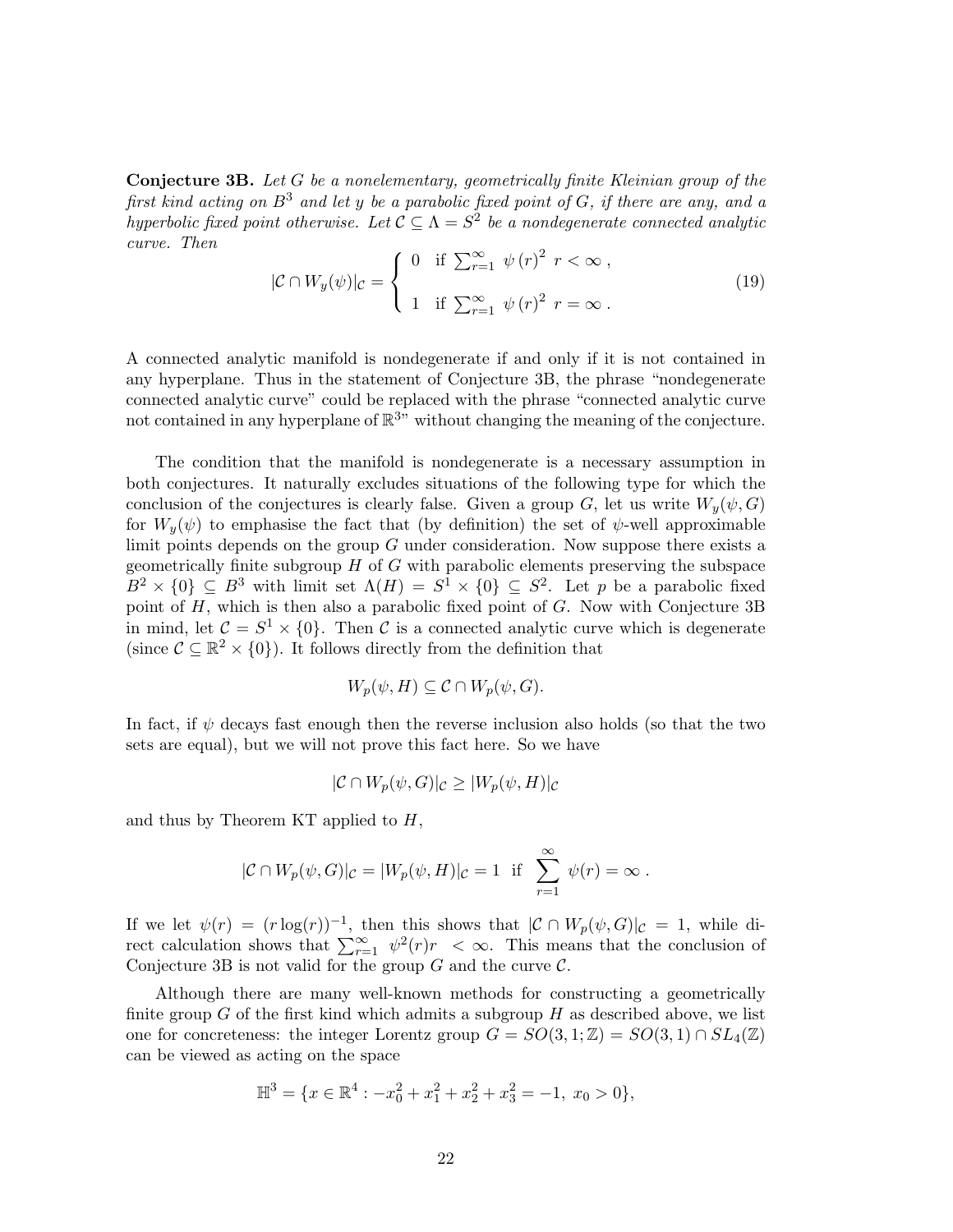which is the hyperboloid model of three-dimensional hyperbolic space. It is a geometrically finite group of the first kind. The subgroup  $H = \text{Stab}(G; \{x_3 = 0\})$  $SO(2,1;\mathbb{Z})\oplus\{1\}$  is also geometrically finite (with parabolic elements), and if we conjugate from the hyperboloid model to the unit ball model then it preserves the subspace  $B^2 \times \{0\}$  and has  $S^1 \times \{0\}$  as its limit set.

*Remark* 4.1*.* Note that for the coarser extremal theory described in §1.2, all that is required is that the compact subset K of the limit set  $\Lambda$  supports a weakly absolutely  $\alpha$ -decaying measure. Indeed, if we take K to be a submanifold M of  $S^d$  and  $\mu$  to be the Lebesgue measure on  $\mathcal{M}$ , then it is easily verified that  $\mu$  is weakly absolutely  $\alpha$ -decaying with  $\alpha = k := \dim \mathcal{M}$ . Thus in this scenario, Theorem 2 implies that

$$
|\mathcal{M} \cap W_y(\psi)|_{\mathcal{M}} = 0 \quad \text{if} \quad \sum_{r=1}^{\infty} \psi(r)^k r^{k-1} < \infty \; .
$$

However, since  $k < d$ , this falls short of the desired convergence-case statement associated with (18).

*Remark* 4.2*.* Although we could have stated Conjecture 3 without making the assumption that G is of the first kind, we would still have to assume at least that  $|\mathcal{M}\cap\Lambda|_{\mathcal{M}} > 0$ , since otherwise we would have  $|\mathcal{M} \cap W_u(\psi)|_{\mathcal{M}} = 0$  regardless of what  $\psi$  is. Thus, if G is of the second kind it is not clear whether the resulting conjecture would be nonvacuous, since many groups of the second kind have totally disconnected limit sets. Even if the limit set  $\Lambda$  is not totally disconnected, it is not clear whether or not it can contain a nondegenerate manifold. This in fact leads to another problem which as far as we know is open.

*Question* 4.1*.* Does there exist a geometrically finite group of the second kind G acting on  $B^{d+1}$  such that for some nondegenerate manifold  $\mathcal{M} \subseteq S^d$ , we have that

$$
|\mathcal{M} \cap \Lambda|_{\mathcal{M}} > 0 ?
$$

It is easy to come up with examples where the limit set contains a degenerate manifold.

#### 4.1 Counting orbit points close to manifolds

At its core, Conjecture 3 is a claim regarding the distribution of orbit points  $g(y)$ "close" to the manifold  $M$ . The following discussion brings this out to the forefront. For ease of exposition we restrict our attention to the case  $d = 2$ , i.e. Conjecture 3B. Given a point  $\xi \in \Lambda = S^2$  and a set  $A \subseteq S^2$ , let

$$
dist (\xi, A) := inf \{ |\xi - a| : a \in A \}.
$$

Now fix  $\xi \in \mathcal{C} \cap W_y(\psi)$ . Then by definition, there exist infinitely many  $g \in G$  such that

$$
dist(g(y), C) \leq |\xi - g(y)| < \psi(L_g) \, .
$$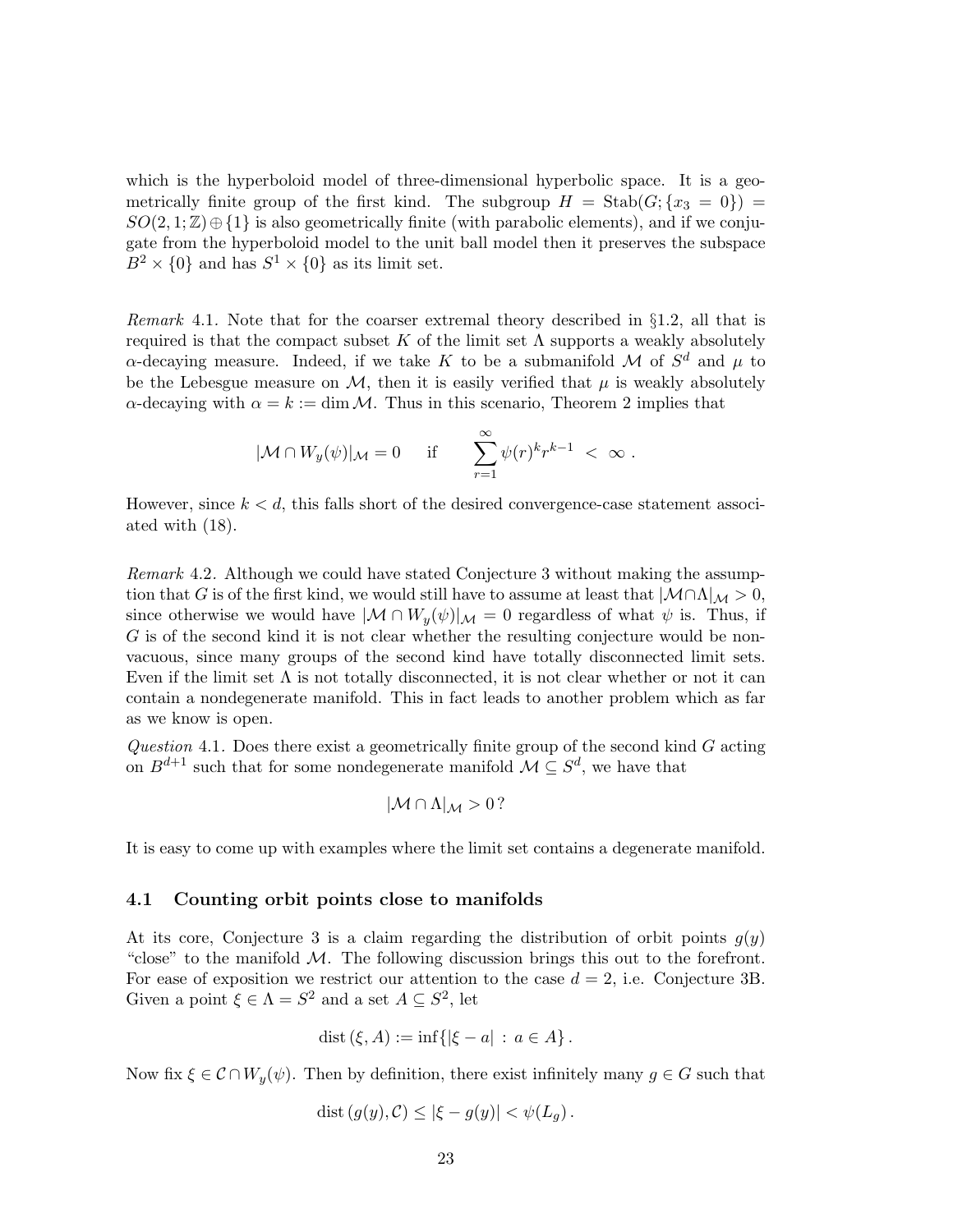This means that the orbit points of interest  $g(y)$  must lie in the  $\psi(L_q)$ –neighbourhood of C. In particular, since  $\psi$  is decreasing, for each integer  $k \geq 2$ , the points of interest  $g(y)$  with  $k^n < L_g \leq k^{n+1}$  are contained in the  $\psi(k^n)$ -neighbourhood of C. Let us denote this neighbourhood (as a subset of  $S^2$ ) by  $\Delta_y^{\mathcal{C}}(n,\psi)$ , and let  $N_y^{\mathcal{C}}(n,\psi)$  denote the set of points  $g(y)$  with  $k^n < L_g \leq k^{n+1}$  contained in  $\Delta_y^{\mathcal{C}}(n, \psi)$ . In other words,

$$
N_y^{\mathcal{C}}(n,\psi) := \left\{ g(y) : g \in G \text{ with } k^n < L_g \le k^{n+1} \text{ and } \text{dist}(g(y), \mathcal{C}) \le \psi(k^n) \right\}.
$$

Regarding the 2-dimensional Lebesgue measure  $m_2$  of the neighbourhood  $\Delta_y^{\mathcal{C}}(n,\psi)$ , we have that

$$
m_2(\Delta_y^{\mathcal{C}}(n,\psi)) \;\asymp\; \psi(k^n)\,.
$$

Now let

$$
A_y(n) := \{ g(y) : g \in G \text{ with } k^n < L_g \le k^{n+1} \} .
$$

It is well known, see for example [32, §3] or [40, §4.1], that

$$
\#A_y(n) \ \asymp \ (k^n)^2 \, .
$$

Now, if we assume that the points in  $A_y(n)$  are "fairly" distributed within  $S^2$ , we would expect that

$$
#{A_y(n) \cap \Delta_y^{\mathcal{C}}(n,\psi)} \geq #A_y(n) \times m_2(\Delta_y^{\mathcal{C}}(n,\psi)).
$$

The upshot is the following heuristic estimate:

$$
\#N_y^{\mathcal{C}}(n,\psi) \approx k^{2n}\psi(k^n). \tag{20}
$$

Establishing this heuristic estimate would be a major first step towards Conjecture 3. Indeed, it is relatively straightforward to show that establishing the upper bound

$$
\#N_y^{\mathcal{C}}(n,\psi) \ll k^{2n} \psi(k^n)
$$

would already imply the convergence case of Conjecture 3. The corresponding lower bound is not by itself enough to prove the divergence case. Loosely speaking, we would also need to know that the points associated with the set  $N_y^{\mathcal{C}}(n,\psi)$  are "ubiquitous" within  $\Delta_y^{\mathcal{C}}(n,\psi)$  – see [7, 8].

#### 4.2 The logarithm law for manifolds

For the sake of simplicity, let G be a nonelementary, geometrically finite Kleinian group of the first kind acting on  $B^{d+1}$ . Suppose that G has parabolic elements and as usual let  $P$  denote a complete set of parabolic fixed points inequivalent under  $G$ . Then the associated hyperbolic manifold  $\mathcal{H} = B^{d+1}/G$  consists of a compact part  $X_0$  with a finite number of attachments:

$$
\mathcal{H} = X_0 \cup \bigcup_{p \in P} Y_p
$$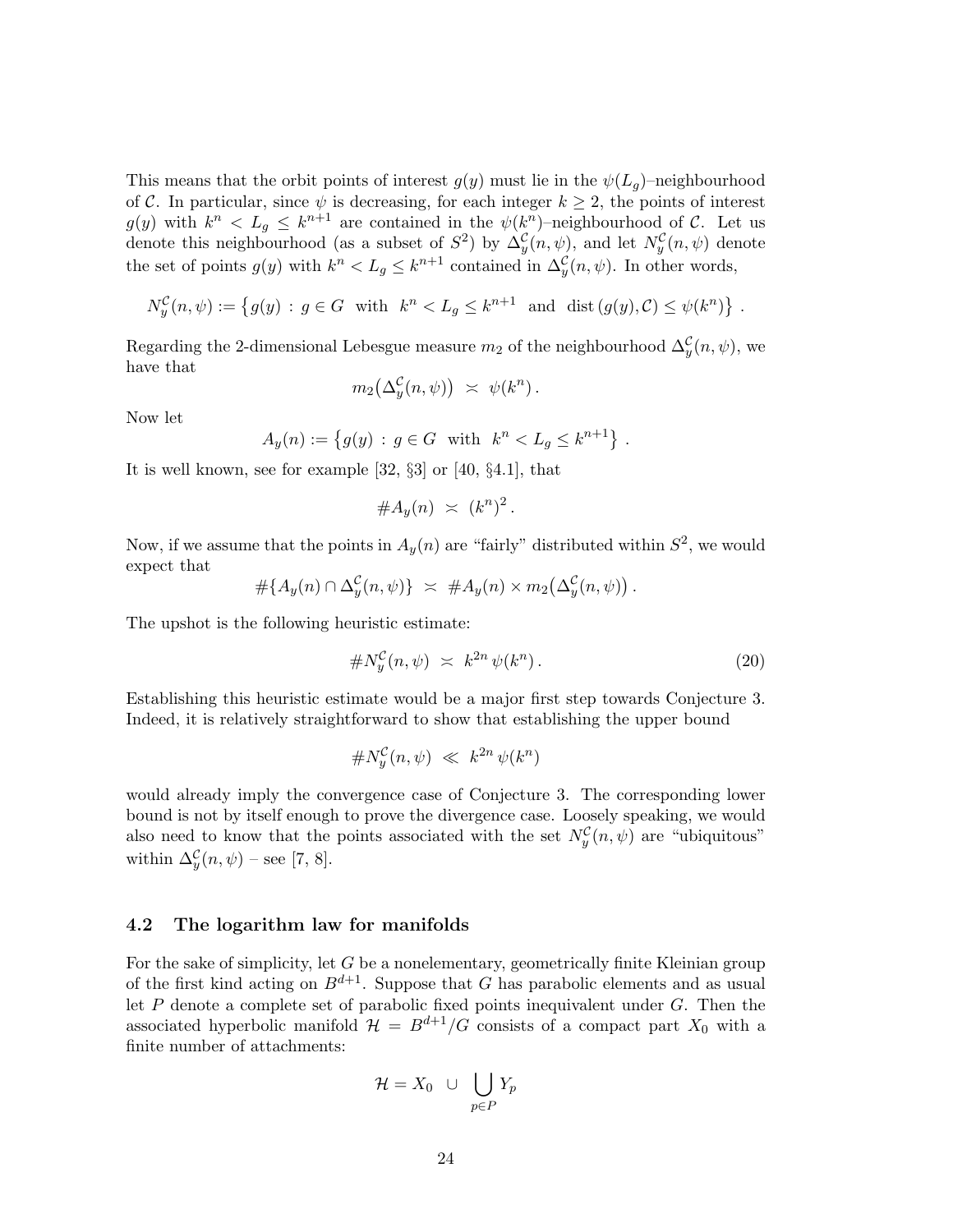where each  $p \in P$  determines an exponentially "thinning" end  $Y_p$  – usually referred to as a cuspidal end – attached to  $X_0$ . We shall write 0 for the projection of the origin in  $B^{d+1}$  to the quotient space H. Let  $S^d$  be the unit sphere of the tangent space to H at 0, and for every vector v in  $S^d$  let  $\gamma_v$  be the geodesic emanating from 0 in the direction v. Furthermore, for each  $t \in \mathbb{R}^+$ , let  $\gamma_v(t)$  denote the point achieved after traveling time t along  $\gamma_v$ . Now fix  $p \in P$ . We define a function

pen<sub>p</sub>: 
$$
\mathcal{H} \rightarrow \mathbb{R}^+
$$
  
 $x \mapsto \begin{cases} 0 & x \notin Y_p \\ \text{dist}(x,0) & x \in Y_p, \end{cases}$ 

where dist is the induced metric on  $\mathcal{M}$ . This is the penetration of x into the cuspidal end  $Y_p$ . A relatively simple argument (see [31, 41, 45]) shows that there is a precise correspondence between the excursion pattern of a random geodesic into a cuspidal end  $Y_p$  and the Diophantine properties of a random limit point of G with respect to approximation by the base points of standard horoballs in the G-invariant collection  ${H_{g(p)}: g \in \mathcal{T}_p}$ . In particular, with reference to Remark 1.4, the statement regarding the normalised d-dimensional Lebesgue measure m of the set  $W_y(\psi_{\varepsilon})$  has the following well-known dynamical corollary: for *m*-almost all directions  $v \in S^d$ ,

$$
\limsup_{t \to \infty} \frac{\text{pen}_p(\gamma_v(t))}{\log t} = \frac{1}{d} \quad . \tag{21}
$$

This is Sullivan's famous logarithm law for geodesics [41]. The essence of Conjecture 3 is that Sullivan's law survives when we restrict the directions  $v \in S^d$  to appropriate subsets K of  $S^d$ . Specifically, Conjecture 3B implies the following "manifold" strengthening of Sullivan's logarithm law for geodesics. Let  $\mathcal C$  be a nondegenerate analytic curve on the unit (tangent) sphere  $S^2$ . Then (21) holds (with  $d = 2$ ) for almost all (with respect to the Lebesgue measure on  $\mathcal{C}$ ) directions  $v \in \mathcal{C} \subseteq S^2$ .

Acknowledgements. SV would like to thank the Tata Institute of Fundamental Research (Mumbai), where the ideas of this work germinated, for its hospitality. Also during his visit to TIFR, Anish Ghosh introduced him to "dosa heaven" in Malabar Hill where some of the first proofs materialised – for this SV is forever in his debt. SV would also like to say a big THANK YOU to Paddy Patterson for the wonderful memories as his post-doc in the early nineties and for his inspiring vintage paper [33] that much of this work is based on. Finally, many thanks to Iona and Ayesha for being caring, challenging and well rounded teenagers and the wonderful Bridget for staying with me even after fifty!

We would collectively like to thank the two referees for their detailed reports which have improved the accuracy of the paper.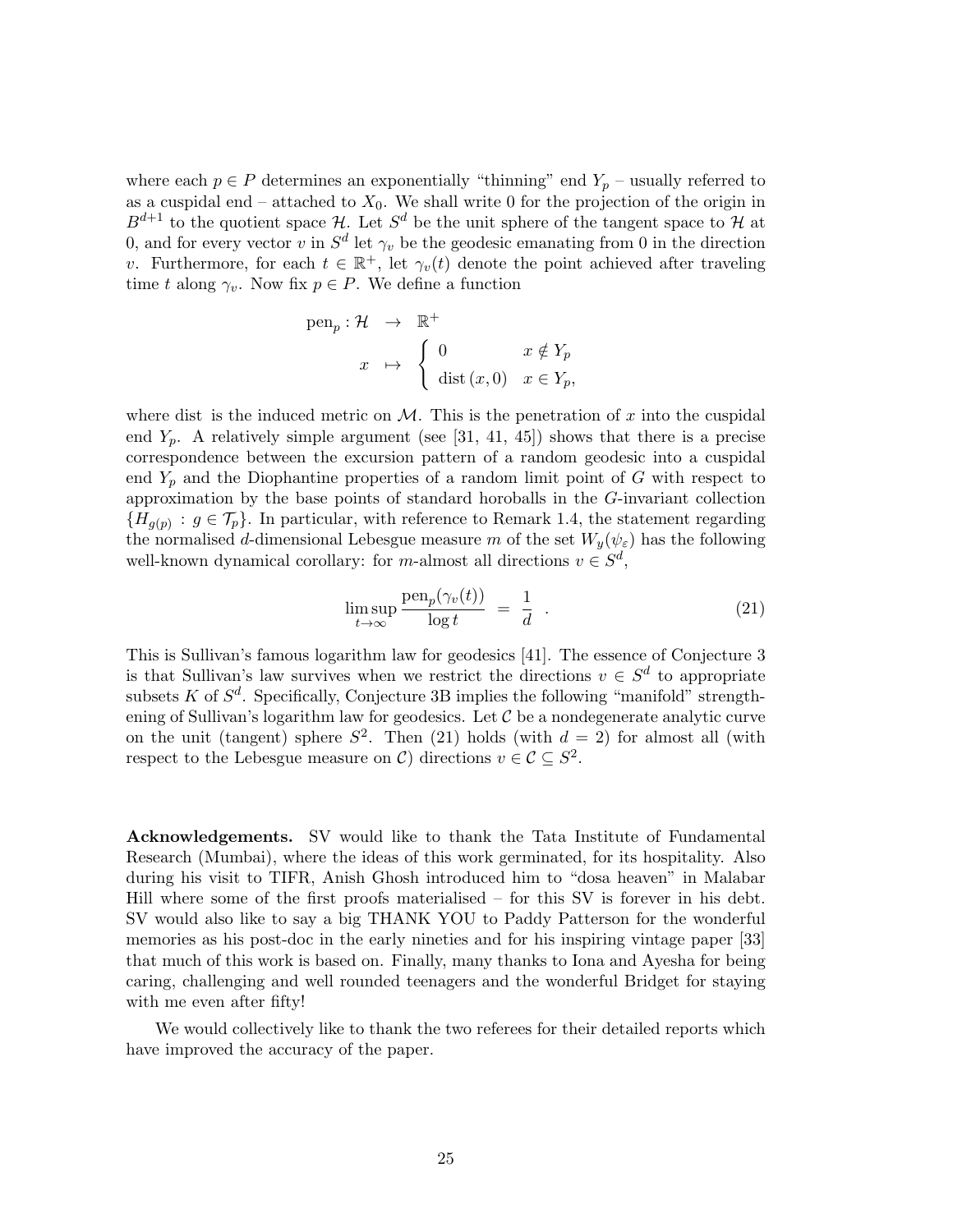# References

- [1] J. An, V. Beresnevich and S.L. Velani, Badly approximable points on planar curves and winning. Preprint: arXiv:1409.0064.
- [2] D. Badziahin and S.L. Velani, *Badly approximable points on planar curves and a problem of* Davenport. Math. Ann. 359 (2014) no. 3, 969–1023.
- [3] A.F. Beardon, On the Hausdorff dimension of general Cantor sets. Proc. Cambridge Philos. Soc. 61 (1965) 679–694.
- [4] A.F. Beardon and B. Maskit, *Limit points of Kleinian groups and finite sided fundamental poly*hedra. Acta Math. 132 (1974) 1–12.
- [5] V. Beresnevich, Rational points near manifolds and metric Diophantine approximation. Ann. Math. (2) 175 (2012) no. 1, 187–235.
- [6] V. Beresnevich, Badly approximable points on manifolds. Inv. Math. 202 (2015) no. 3, 1199–1240.
- [7] V. Beresnevich, H. Dickinson, and S.L. Velani, Measure theoretic laws for lim sup sets. Mem. Amer. Math. Soc. 179 (2006) no. 846, 1–91.
- [8] V. Beresnevich, D. Dickinson, and S.L. Velani, Diophantine approximation on planar curves and the distribution of rational points, Ann. Math.  $(2)$  166 (2007) 367–426. With an Appendix II by R. C. Vaughan.
- [9] V. Beresnevich, F. Ramírez, and S.L. Velani, Classical metric Diophantine approximation revisited, in Dynamics and Analytic Number Theory, Editors: Dmitry Badziahin, Alex Gorodnik, and Norbert Peyerimhoff. LMS Lecture Note Series 437, Cambridge University Press, (2016). Preprint: arXiv:1601.01948.
- [10] V. Beresnevich and S.L. Velani, Ubiquity and a general logarithm law for geodesics. Dynamical Systems and Diophantine Approximation. Seminaires et Congres. 20: (2009) 21-36. Editors: Yann Bugeaud, Francoise Dal'Bo, and Cornelia Drutu.
- [11] V. Beresnevich, R. Vaughan, S.L. Velani, E. Zorin, Diophantine approximation on manifolds and the distribution of rational points: contributions to the convergence theory. International Mathematics Research Notices, Advance Access, doi: 10.1093/imrn/rnv389 (2016) 1-24.
- [12] V. Beresnevich, R. Vaughan, S.L. Velani, E. Zorin, Diophantine approximation on manifolds and the distribution of rational points: contributions to the divergence theory. In preparation.
- [13] V. Beresnevich and E. Zorin, Explicit bounds for rational points near planar curves and metric Diophantine approximation. Adv. Math. 225 (2010) no. 6, 3064–3087.
- [14] B. Bowditch, Geometrical finiteness for hyperbolic groups. J. Funct. Anal. 113 (1993), no. 2, 245–317.
- [15] R. Broderick, L. Fishman, D.Y. Kleinbock, A. Reich, and B. Weiss, The set of badly approximable vectors is strongly  $C^1$  incompressible. Math. Proc. Cambridge Philos. Soc. 153 (2012) 319-339.
- [16] A. Khintchine, *Über eine klasse linearer diophantische approximationen*, Rendiconti Circ. Mat. Soc. Palermo, 50 (1926) 170–195.
- [17] Y. Cheung, Hausdorff dimension of the set of singular pairs, Ann. Math. 173 (2011) 127–167.
- [18] Y. Cheung and N. Chevallier, Hausdorff dimension of singular vectors. Duke Math. J. 165 (2016), no. 12, 2273–2329.
- [19] T. Das, L. Fishman, D. S. Simmons, and M. Urbański, *Extremality and dynamically defined* measures, part I: Diophantine properties of quasi-decaying measures. Preprint: arXiv:1504:04778.
- [20] T. Das, L. Fishman, D. S. Simmons, and M. Urbański, Extremality and dynamically defined measures, part II: Measures from conformal dynamical systems. Preprint: arXiv:1508.05592.
- [21] T. Das, L. Fishman, D. S. Simmons, and M. Urbański, Badly approximable vectors on self-affine sponges and the lower Assouad dimension. Preprint: arXiv:1608.03225.
- [22] H. Davenport and W.M. Schmidt, *Dirichlet's theorem on diophantine approximation. II.* Acta Arith. 16 (1970) 413–424.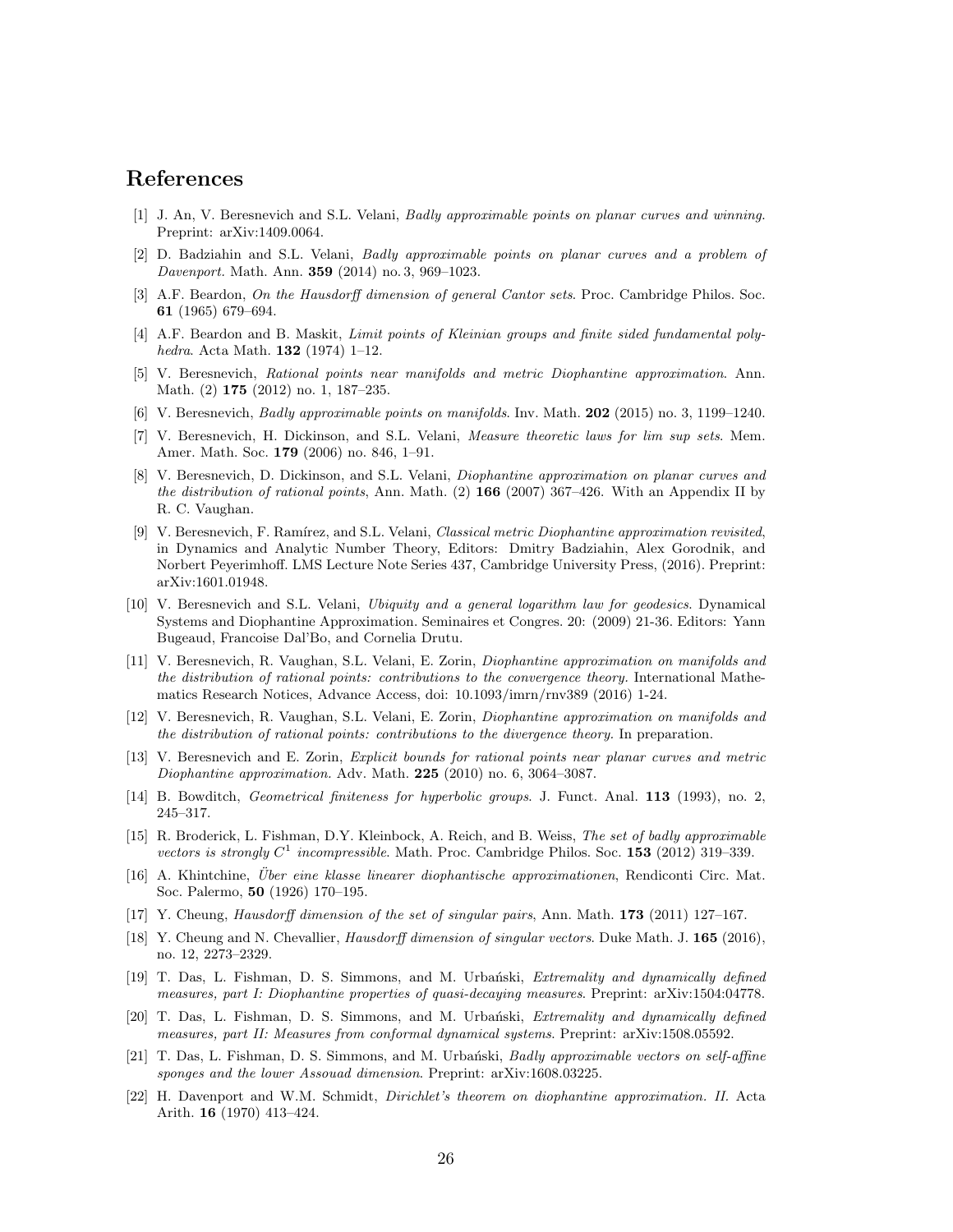- [23] K.J. Falconer, Fractal Geometry: Mathematical Foundations and Applications. John Wiley & Sons, 1990.
- [24] L. Fishman, Schmidt's game on fractals, Israel J. Math. 171 (2009) no. 1, 77–92.
- [25] R.M. Hill and S.L. Velani, The Jarník–Besicovitch theorem for geometrically finite Kleinian groups. Proc. Lond. Math. Soc. (3) 77 (1998) 524–550.
- [26] D.Y. Kleinbock, E. Lindenstrauss, and B. Weiss. On fractal measures and Diophantine approximation. Selecta Math. 10 (2004) 479–523.
- [27] D.Y. Kleinbock and G.A. Margulis, Flows on homogeneous spaces and Diophantine approximation on manifolds. Ann. Math. 148 (1998) 339–360.
- [28] A. Lukyanenko and J. Vandehey, Intrinsic Diophantine approximation in Carnot groups and in the Siegel model of the Heisenberg group. Preprint: arXiv:1510.06033
- [29] C.T. McMullen, Winning sets, quasiconformal maps and Diophantine approximation. Journal Geom. Funct. Anal. 20 (2010) 726–740.
- [30] D. Mayeda and K. Merrill, *Limit points badly approximable by horoballs*. Geom. Dedicata, 163 (2013) 127–140.
- [31] M.V. Melián and D. Pestana, Geodesic excursions into cusps in finite volume hyperbolic manifolds. Michigan Math. Journal 40 (1993) 77–93.
- [32] M. Melián and S.L. Velani, *Geodesic excursions into cusps in infinite volume hyperbolic manifolds*. Math. Gottingensis, 45 (1993) 1–22.
- [33] S.J. Patterson, Diophantine approximation in Fuchsian groups. Philos. Trans. Roy. Soc. London Ser. A 282 (1976) 527–563.
- [34] S.J. Patterson, *The limit set of a Fuchsian group*. Acta Math, **136** (1976) 241–273.
- [35] A.D. Pollington and S.L. Velani, *Metric Diophantine approximation and 'absolutely friendly' mea*sures. Selecta Math. 11 (2005) 297–307.
- [36] W.M. Schmidt, On badly approximable numbers and certain games. Trans. Amer. Math. Soc. 123 (1966) 27–50.
- [37] D.S. Simmons, Some manifolds of Khinchin type for convergence. Preprint: arXiv:1602.01727.
- [38] B.O. Stratmann, *Diophantine approximation in Kleinian groups*. Math. Proc. Cam. Phil. Soc. 116 (1994) 57–68.
- [39] B.O. Stratmann, The Hausdorff dimension of bounded geodesics on geometrically finite manifolds. Ergodic Theory Dynam. Systems 17 (1997) no. 1, 227–246.
- [40] B.O. Stratmann and S.L. Velani, The Patterson measure for geometrically finite groups with parabolic elements, new and old, Proc. Lond. Math. Soc. (3) 71 (1995) 197–220.
- [41] D.P. Sullivan, Disjoint spheres, approximation by imaginary quadratic numbers and the logarithm law for geodesics. Acta Math. 149 (1982) 215–37.
- [42] D.P. Sullivan, Entropy, Hausdorff measures old and new, and limit sets of geometrically finite Kleinian groups. Acta Math. 153 (1984) 259–277.
- [43] R.C. Vaughan and S.L. Velani, Diophantine approximation on planar curves: the convergence theory. Invent. Math. 166 (2006) 103–124.
- [44] S.L. Velani, An application of metric Diophantine approximation in hyperbolic space to quadratic forms. Publicacions Matematiques 38 (1994) 175–185.
- [45] S.L. Velani, Geometrically finite groups, Khintchine-type theorems and Hausdorff dimension. Math. Proc. Cambridge Phil. Soc. 120 (1996) 647–662.

Victor V. Beresnevich: Department of Mathematics, University of York, Heslington, York, YO10 5DD, England.

e-mail: vb8@york.ac.uk